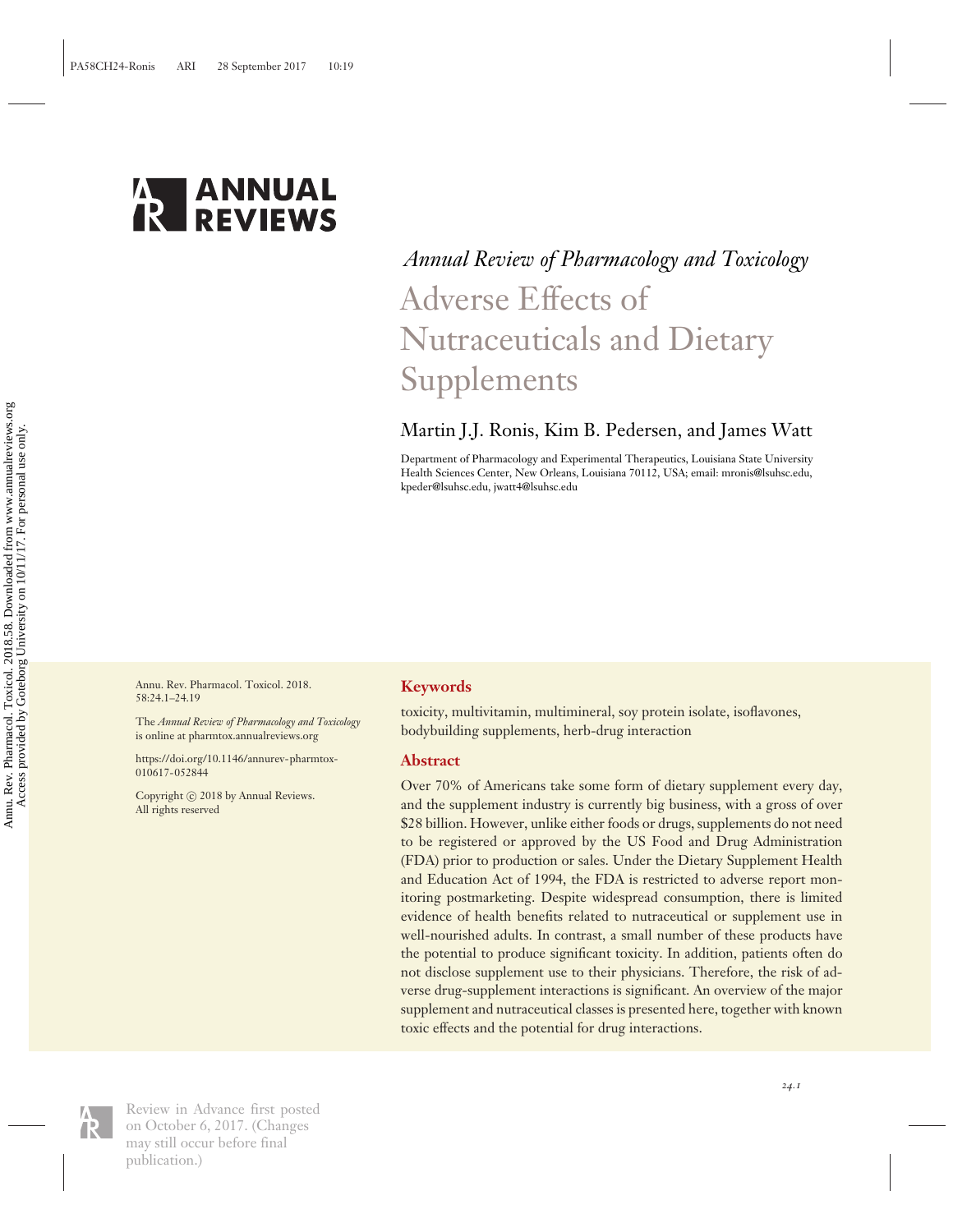## **INTRODUCTION**

Dietary supplements are products that are ingested in addition to the regular diet to provide additional health-promoting nutrients. In the United States, dietary supplements are defined and regulated according to the Dietary Supplement Health and Education Act (DSHEA) of 1994 (1). According to the DSHEA, a dietary supplement is a product that is intended to supplement the diet; contains dietary ingredients including vitamins, minerals, amino acids, herbs, and botanicals; is intended to be ingested as a pill, capsule, tablet, or liquid; and is labeled as being a dietary supplement (1, 2). Food items that are fortified with nutrients such as vitamins and minerals to ensure proper nutrient levels are not considered dietary supplements. The term nutraceutical is not defined by US law but is generally understood to refer to a purified product derived from a human food source and purported to provide extra health benefits beyond the basic nutritional value found in foods.

The US Food and Drug Administration (FDA) regulates dietary supplements in a markedly different way than it does regular drugs. A manufacturer of a drug needs to document its effectiveness and safety before it can be brought to the market. There is no requirement for demonstrating the efficacy of a dietary supplement for any health condition. Manufacturers of dietary supplements are not allowed to claim that the supplement can be used for treating or preventing any particular disease. However, statements pertaining to general well-being, function, and health can be allowed provided a disclaimer is listed on the product with the text, "This statement has not been evaluated by the FDA. This product is not intended to diagnose, treat, cure, or prevent any disease" (2). The requirements for safety of dietary supplements are much less stringent than are those for a drug. No clinical trials are required. Ingredients sold in the United States before October 15, 1994, do not need safety evaluation by the FDA, as they are generally recognized as safe based on their historical use. For a new dietary ingredient not sold before October 15, 1994, the manufacturer must notify the FDA and provide reasonable evidence that it is safe for human consumption (2).

Dietary supplements are widely used. Half of adults in the United States report having used at least one supplement in the past 30 days (3). The most cited reasons for taking the supplements were to improve overall health, to maintain health, and, especially among women, for bone health. The most commonly used supplements were multivitamin and mineral supplements, calcium supplements, and omega-3 or fish oil (3). About a quarter of the supplements were used based on advice by health-care providers. Thus, most decisions to use supplements are made by the consumers themselves.

Despite their popularity, the health benefits of dietary supplements are questionable. Lack of vitamins will certainly cause deficiency diseases such as scurvy, beriberi, pellagra, and rickets. However, the vitamin content of normal well-balanced diets is sufficient to avoid these diseases. Studies aimed at determining effects of supplements often give conflicting results. There currently does not seem to be any scientific consensus on whether vitamins (4) or any other dietary supplements prevent disease or have health benefits in well-nourished individuals.

The intake of dietary supplements is generally safe but not totally without risk. This review is not intended to be a comprehensive report of all known adverse effects for all dietary supplements. Instead, we discuss adverse events for the most commonly used supplements, such as vitamins, minerals, omega-3 or fish oil, soy protein, and plant-derived antioxidant and anti-inflammatory nutraceuticals. We also discuss weight-loss, bodybuilding, and various botanical supplements that have been associated with more severe adverse effects.

Because dietary supplements can be brought to the market without the support of clinical trials, there is a paucity of systematic studies of adverse effects. Case reports of symptoms appearing after intake of a supplement often provide the first hint that there can be side effects associated with the supplement. However, it is close to impossible to show causation from a single case report.

*24.2 Ronis* · *Pedersen* · *Watt*

Review in Advance first posted on October 6, 2017. (Changes may still occur before final publication.)

 ${\mathbf R}$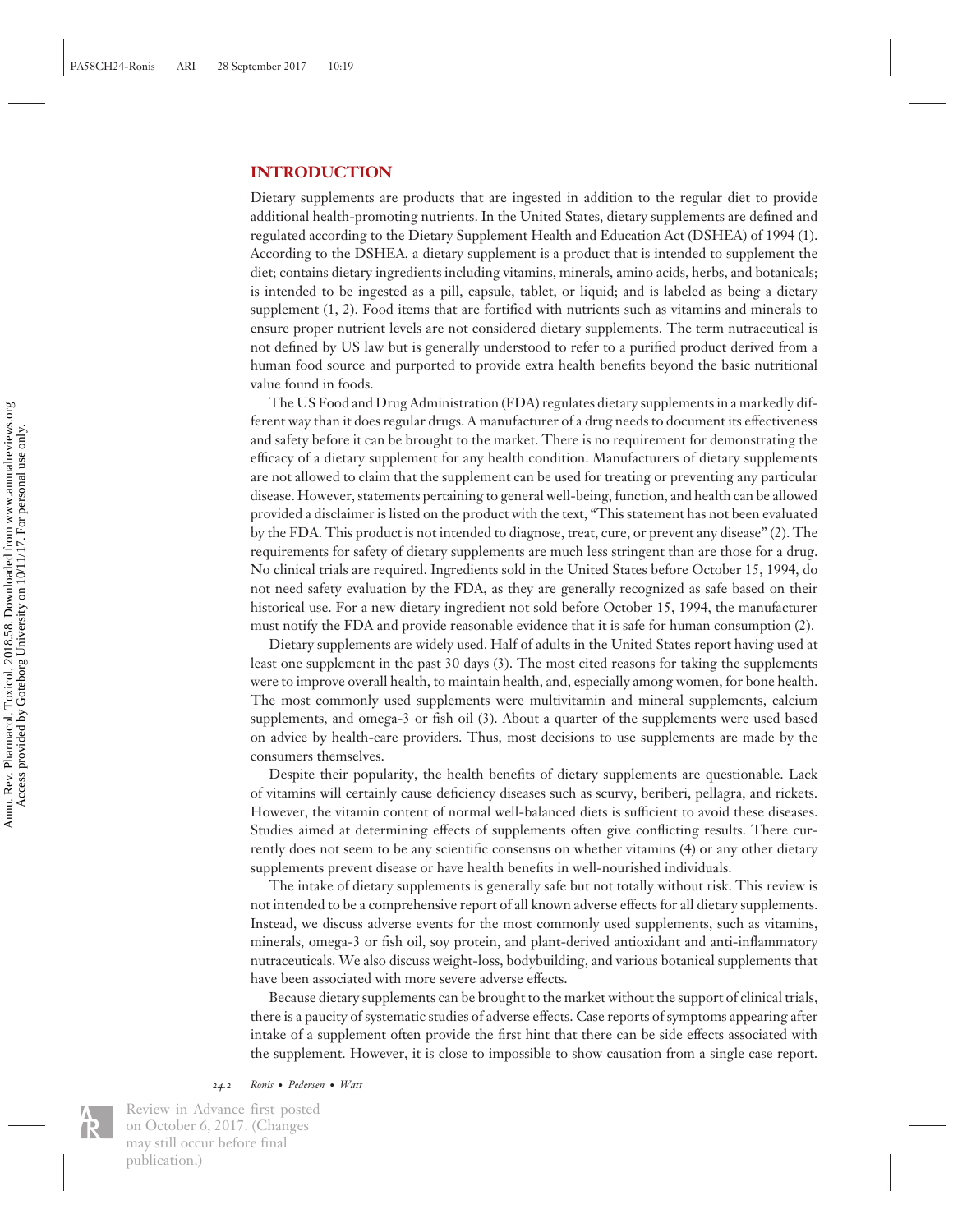The link can be strengthened if symptoms disappear with cessation of intake and reappear if the supplement is ingested again. Otherwise, an accumulation of cases over time or the appearance of a cluster of cases can ultimately establish that intake of a supplement can result in adverse effects.

## **VITAMIN AND MINERAL SUPPLEMENTS**

By the early twentieth century, it had become clear that nutrition consisting solely of carbohydrates, fats, and proteins is insufficient for maintaining health. Casimir Funk coined the term "vitamine" in 1912 to describe the micronutrients whose deficiencies cause beriberi, scurvy, and pellagra (5). As the various vitamins were isolated and synthesized, a market for vitamins quickly developed. Today, multivitamin and multimineral, vitamin, and mineral supplements are the most widely used dietary supplements by the American population  $(3, 6)$ . It has been reported that 33% of US adults use multivitamin and/or multimineral supplements (7) and that this is as high as 32– 47% among male military personnel and 40–63% among military women (8). Among long-term cancer survivors, use of vitamin or mineral supplements is even higher, at 64–81% (7).

Although adequate intake of these micronutrients is required to maintain optimal health, the possibility of toxicity increases with increasing dose (9). Because dietary micronutrient deficiency is increasingly rare in developed counties, most supplement consumers actually have excess vitamin and mineral intake. Despite the widespread belief that vitamin and mineral supplements are beneficial to health, recent reviews of vitamin and mineral supplement trials in community-dwelling adults with no nutritional deficiencies have concluded that there is no clear evidence of beneficial health effects. These include primary or secondary prevention of chronic diseases including cardiovascular disease, cancer, and cognitive decline, as well as effects on overall mortality (10, 11). Indeed, there is evidence for possible harm from consumption of individual vitamins and mineral in excess. Toxicity following consumption of water-soluble vitamins is rare. However, photosensitivity and neurotoxicity have been reported at doses higher than 500 mg/day of pyridoxine (vitamin B6) (12), and cases of pyridoxine-associated chronic sensory polyneuropathy have been reported in elderly patients consuming multivitamin supplements (13). Reports of toxicity associated with overconsumption of supplemental antioxidant fat-soluble vitamins are more prevalent. Vitamin E is a family of eight related to copherols and to cotrienols, of which  $\alpha$ -tocopherol is the form generally used in supplements. Doses of 800–1,200 mg/day can result in bleeding associated with antiplatelet action, and doses above 1,200 mg/day can result in diarrhea, weakness, blurred vision, and gonadal dysfunction (12). Moreover, vitamin E supplementation following radiation therapy in a randomized trial of head and neck cancer patients was associated with increased cancer recurrence in the first 3.5 years of follow-up (14), and meta-analysis has suggested an increase in all-cause mortality after high-dose vitamin E supplementation (15). Toxicity has also been associated with consumption of supplemental vitamin A and its provitamin carotenoid precursors. In two large clinical trials, the Retinol Efficacy Trial (16) and the Alpha-Tocopherol, Beta Carotene Cancer Prevention (ATBC) Study (17), male smokers receiving β-carotene supplements had significantly increased the risk of lung cancer. The ATBC study further showed that prostate cancer incidence and mortality were increased in male alcohol users consuming the supplement. An additional two studies have suggested increased mortality in smokers consuming  $\beta$ -carotene supplements (18, 19). Excess vitamin A supplementation has been suggested to be associated with adverse effects on bone health, including low bone mineral density and increased fracture risk (20). In addition, women consuming large amounts of vitamin A supplements during pregnancy have been reported to have increased incidence of congenital abnormalities (21). There is also a case report of intrahepatic cholestasis in a patient with chronic hypervitaminosis A after 12 years of supplement consumption, which resolved after supplements were ceased (22). Toxicity can arise

*www.annualreviews.org* • *Adverse Effects of Supplements 24.3*

Annu. Rev. Pharmacol. Toxicol. 2018.58. Downloaded from www.annualreviews.org<br>Access provided by Goteborg University on 10/11/17. For personal use only. Annu. Rev. Pharmacol. Toxicol. 2018.58. Downloaded from www.annualreviews.org Access provided by Goteborg University on 10/11/17. For personal use only.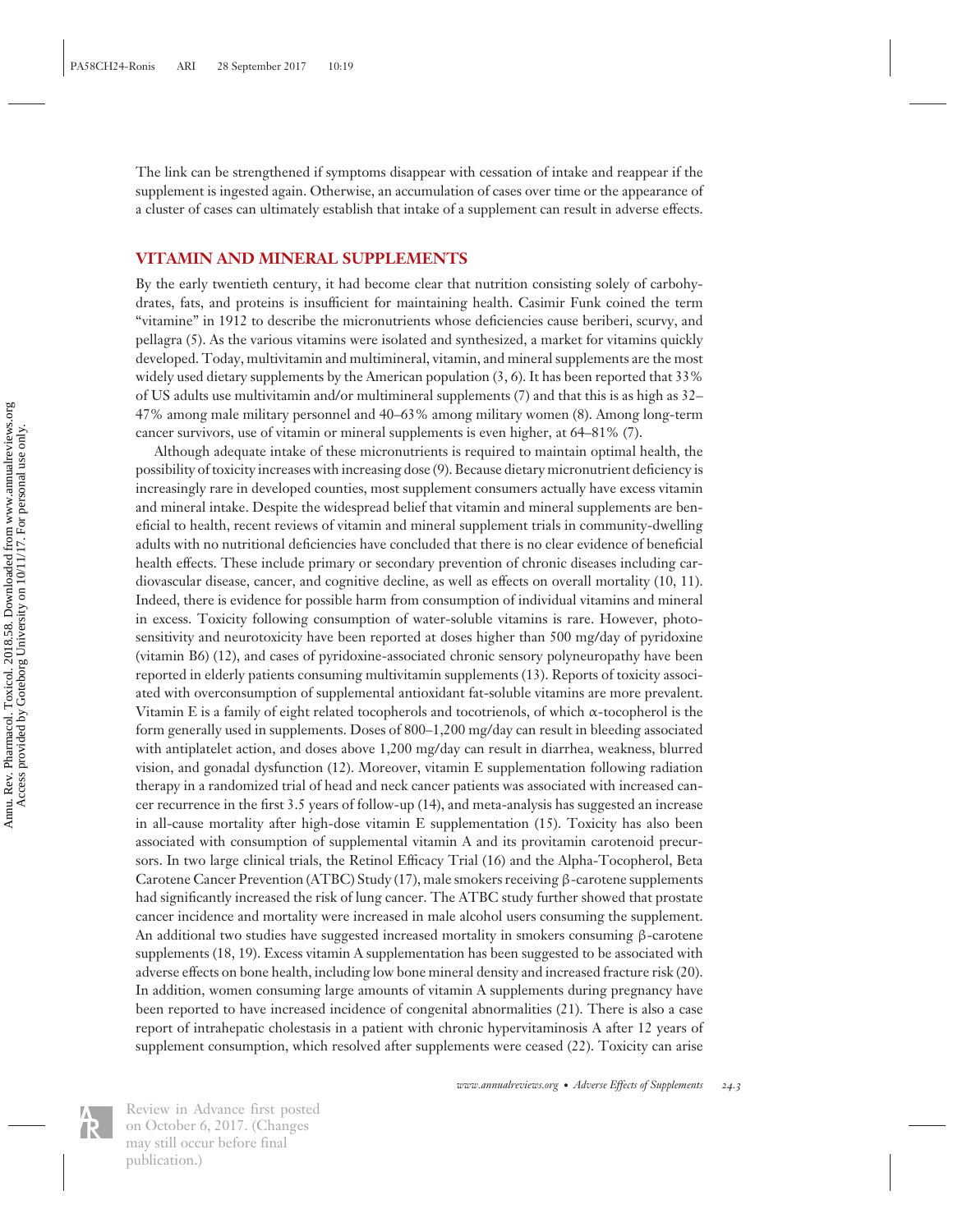from excess consumption of minerals as well as vitamins. In particular, there is an increased risk of hyperchromatosis, an iron storage disease associated with liver injury after excess consumption of iron or multimineral supplements (23, 24). This can be exacerbated by alcohol consumption (24).

## **FISH OIL AND OMEGA-3 FATTY ACIDS**

Omega-3 fatty acids are essential fatty acids that cannot be synthesized de novo in humans and therefore must be provided through the diet (25). A link between fish oil and ischemic heart disease was suggested by a widely publicized study from 1971 of Eskimos (Greenlanders) from the west coast of Greenland (26). Greenlanders eating a traditional meat and fish diet rich in polyunsaturated omega-3 fatty acids had significantly lower levels of plasma total lipids, plasma cholesterol, plasma triglycerides, and pre β-lipoprotein (equaling very low density lipoprotein) than both Danes and Greenlanders living in Denmark. The authors hypothesized that this diet contributed to the low incidence of ischemic heart disease and diabetes among Greenlanders. Since then, polyunsaturated omega-3 fatty acids taken in the form of fish oils, krill oil, or mixtures of docosahexaenoic and eicosapentaenoic acids, also known as DHA and EPA, purified from fish oils have become widely used dietary supplements. These fatty acids have metabolites with antiinflammatory properties and have electrical stabilizing effects on ion channels in cardiac myocytes (27, 28). They have been linked to anticancer and cardioprotective effects (29, 30). However, the therapeutic benefits on cardiovascular diseases are still controversial owing to disparate findings from different clinical trials (31).

It appears that fish oil and omega-3 fatty acids are well tolerated, even at doses of 1,000– 2,000 mg/day, and there is little evidence of toxicity. However, simultaneous consumption of fish liver oils that also contain vitamin A and multivitamin supplements could result in hypervitaminosis A. Furthermore, fish oils and omega-3 fatty acid supplements may exacerbate anticoagulation and promote bleeding in patients taking anticoagulant medications such as warfarin (32, 33).

#### **PROTEIN POWDERS AND INFANT FORMULA**

Protein powders consisting of the dairy proteins casein and whey and of vegetable proteins in soy protein isolate (SPI) are popular supplements among athletes and body builders. These proteins are also the basis of infant formulas fed to over 4 million US infants each year. The dairy proteins appear to have little toxicity except in individuals with allergies to cow's milk protein, although excessive consumption may result in ketosis. In contrast, there is an ongoing debate with regard to the potential safety of SPI. This debate is related primarily to the presence of weakly estrogenic compounds—the isoflavones genistein and daidzein, which are among the 100 phytochemicals that remain bound to the protein isolate (34). These compounds can reach potentially estrogenic levels after SPI consumption in soy formula–fed infants and in children, men, and postmenopausal women taking soy protein supplements. Concerns have focused on potential estrogenic effects in early development resulting in reproductive toxicity, infertility, demasculinization, and increased promotion of estrogen-responsive cancers such as breast and endometrial cancer (35–37). Researchers have conducted several clinical studies of SPI and soy formula toxicity. Epigenome-wide DNA methylation analysis of vaginal cells from cow milk formula– and soy infant formula–fed girls indicated differential DNA methylation associated with decreased expression of the estrogen-responsive proline rich 5-like (*PRR5L*) gene (38). In addition, epidemiological studies have suggested a slightly earlier age of menarche (12.4 versus 12.8 years) and less female-typical play in soy formula-fed girls (39, 40). In contrast, data from a longitudinal ultrasound study of breastfed and cow milk formula– and soy formula–fed infants (the Beginnings

Review in Advance first posted on October 6, 2017. (Changes may still occur before final publication.)

 ${\mathbf R}$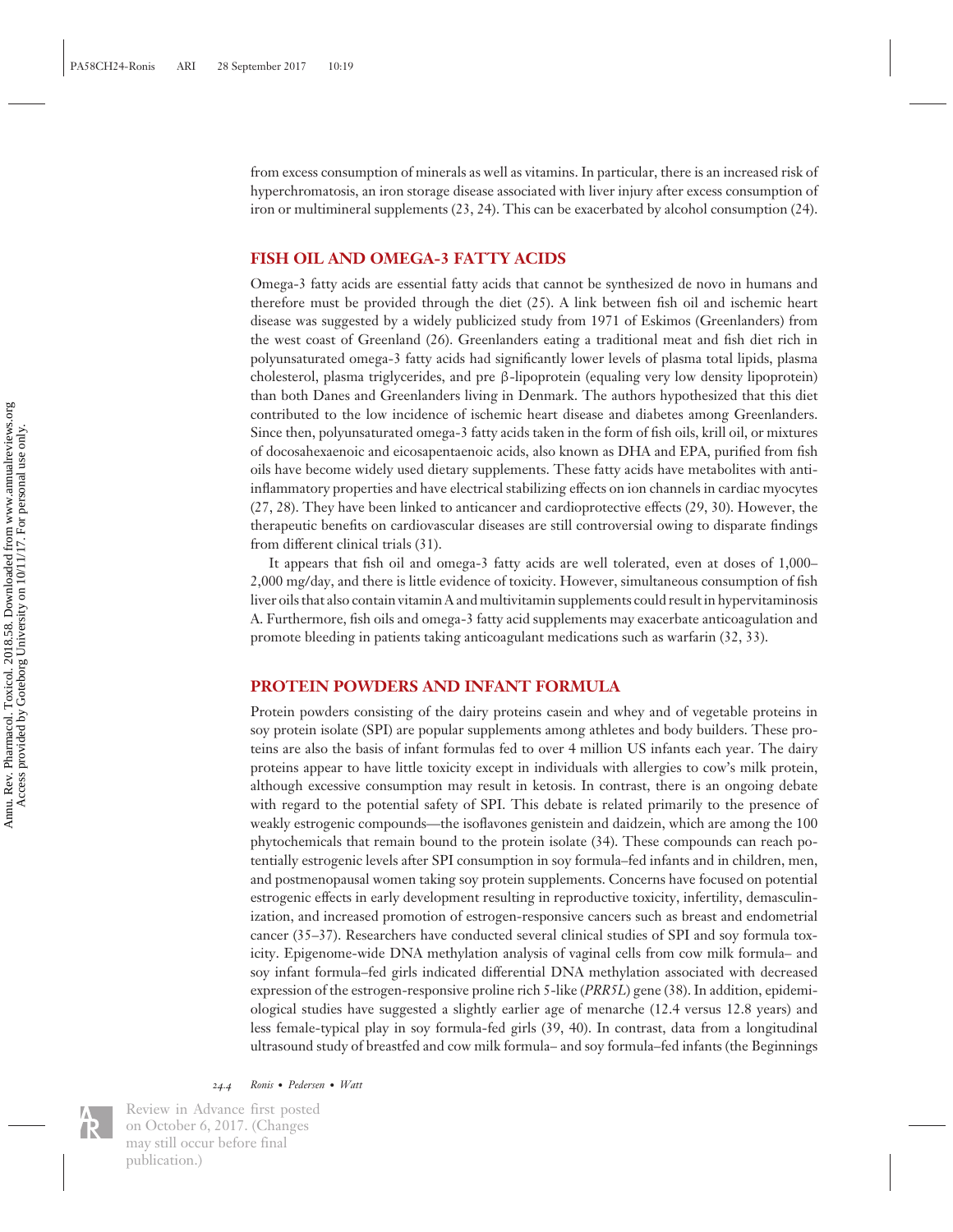study) demonstrated no significant effects on testis or prostate volumes or structural characteristics at ages 1 year and 5 years (41, 42). In addition, a retrospective cross-sectional study of adults fed soy formula or cow-milk formula as infants did not find significant differences in responses to questions about health and reproduction (43). Moreover, in adult men, a recent meta-analysis showed no significant effects of soy protein on male reproductive hormones (44).

Animal studies of SPI and soy formula toxicity have likewise been contradictory. Akingbemi et al. (45) reported that perinatal exposure to diets made with soy resulted in suppressed steroidogenesis, decreased testosterone secretion, and increased Leydig cell proliferation in rats. Similarly, Sharpe and colleagues (46, 47) reported that marmoset monkeys fed soy infant formula had suppressed serum testosterone concentrations. Increased testis size and increased Leydig cell numbers per testis were also observed in these monkeys at adulthood, consistent with compensated Leydig cell failure. In adult female ovariectomized mice, feeding SPI increased growth of human breast cancer cell xenografts, consistent with an estrogenic effect (48). These studies, and concerns regarding estrogenicity, led to a recent review of the safety of soy infant formula by a panel from the Center for the Evaluation of Risks to Human Reproduction established by the National Toxicology Program and the National Institute of Environmental Health Sciences. However, the committee was unable to issue a conclusive recommendation regarding developmental and reproductive toxicity as a result of limitations in the available human data (49). In contrast to the small number of animal studies with SPI suggesting estrogenicity, lifetime feeding studies in rats fed with SPI, the sole protein source in soy formulas, revealed no effects on sex organ weights, serum sex steroids concentrations, or fertility (36). Moreover, chronic feeding studies with SPI in adult male cynomolgus macaque monkeys have also shown no effect on testis weight, morphology, serum testosterone or estradiol concentrations, or sperm counts (50). In addition, our laboratory has conducted a series of studies in ovariectomized adult female rats; prepubertal male and female rats; and neonatal piglets in which we have utilized genomics analysis, either with Affymetrix chips or RNA sequencing, to examine head-to-head gene expression profiles in the liver, bone, mammary gland, uterus, and testis after treatment with  $17\beta$ -estradiol (E2) or feeding SPI (51–56). These studies revealed only minor overlap between E2 and SPI-regulated genes (3–10%) representing specific subsets of E2 regulated pathways, indicative of actions similar to those of selective estrogen receptor modulators, rather than weak estrogens, and with either no effect or antagonist actions on reproductive and proliferative pathways.

## **NUTRACEUTICALS**

Most commonly used nutraceuticals are compounds derived from fruits and vegetables. They are often compounds with antioxidant or anti-inflammatory properties that are suggested to provide protection against chronic diseases such as cardiovascular disease, diabetes, cancer, and osteoporosis (57). Widely consumed nutraceuticals include flavonoid plant pigments such as anthocyanins from berries, flavonols from dark chocolate, polyphenols such as resveratrol from red grapes, catechins from tea, and quercetin. There are little data to suggest that these compounds are toxic. However, metabolites of epigallocatechin gallate—the active catechol in green tea extract, typically considered to be responsible for green tea's antioxidant properties—are suspected to enhance oxidative stress and have been associated with liver injury (58). It is also far from clear that consumption of these nutraceutical supplements has true health benefits, given a lack of large clinical trials (57). The most intensively studied nutraceutical flavonoids are the soy-derived isoflavones genistein and daidzein and the daidzein metabolite equol. Unlike other flavonoids, the isoflavones in their purified form have been shown to possess estrogenic properties in vitro and in animal models, including the ability to produce uterine hypertrophy or reproductive tract malformations,

*www.annualreviews.org* • *Adverse Effects of Supplements 24.5*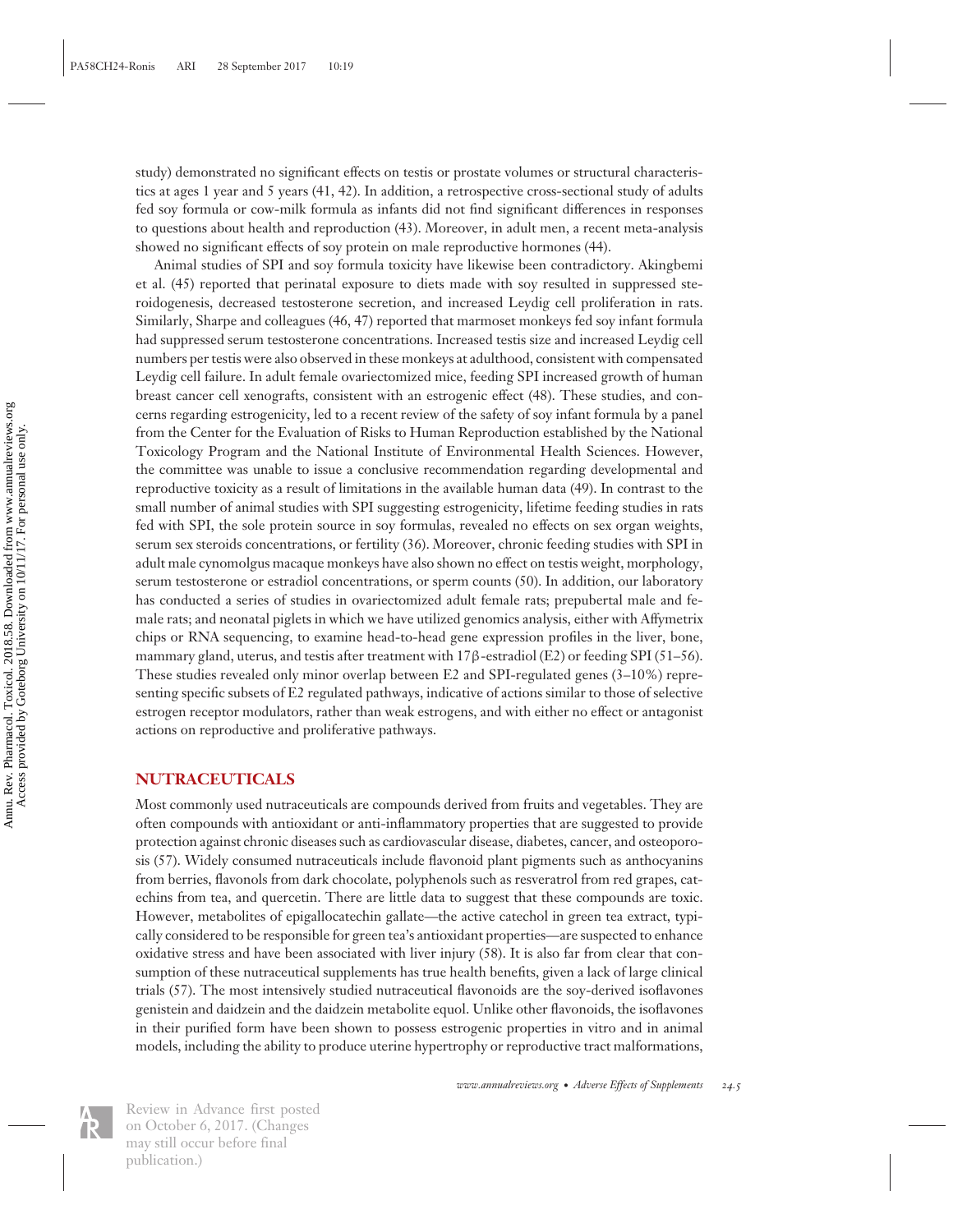reduce testis size, inhibit androgen production, reduce fertility, and stimulate estrogen-dependent tumor growth (36, 37, 45, 48, 49, 51, 52, 56). Since evidence emerged demonstrating health risks following hormone replacement therapy in postmenopausal women, menopausal women have increasingly turned to dietary supplements to treat symptoms such as hot flashes, depression, and bone loss. A recent survey indicated that as many as 42% of such women were using soy products, including isoflavone extracts and purified isoflavones such as genistein (58). Because these are concentrated or purified products, they can achieve far higher plasma levels than when isoflavones are consumed as part of SPI or soy foods, which are complex mixtures of bioactive proteins, peptides, and over one hundred phytochemicals (34, 36, 51). There have been case reports of endometriosis in women consuming isoflavone supplements (59), and, given the clear evidence of estrogenicity, there is a likelihood of increased risk of estrogen-sensitive cancers in consumers of these products.

#### **WEIGHT-LOSS, SPORTS, AND BODYBUILDING SUPPLEMENTS**

As more and more of the world's population becomes overweight and obese, there is a huge market for weight-loss products, including dietary supplements. Military service members, athletes, and bodybuilders also commonly ingest dietary sports supplements intended to burn fat and increase performance, muscle mass, or strength. As examples, 53% of active-duty US Army soldiers reported using at least one dietary supplement per week (60), and 64% of college students participating in athletics used dietary supplements to enhance performance (61). The supplements are often proprietary blends of several supposedly natural ingredients. They are not without risk of adverse effects. A recent review estimated that the proportion of drug-induced liver injuries due to dietary supplements is currently about 20%. Furthermore, bodybuilding and weight-loss supplements account for almost half of these injuries (62). Among emergency department visits for adverse events related to dietary supplements in the United States, approximately 25% were due to weight-loss products (63). Two classes of adverse effects may occur. Supplements can have components according to the product description that cause certain side effects. Supplements may also be intentionally spiked with unlisted or illegal compounds or drugs such as anabolic steroids. These are so-called adulterated supplements. Supplements containing declared compounds that have not been tested adequately for safety can also be declared adulterated by the FDA. Some researchers argued that adulterated supplements should not be considered real dietary supplements (64). Yet such supplements exist and can readily be obtained, such as over the Internet. Furthermore, they may be more likely to give real physiological effects desired by the consumer owing to the pharmacological efficiency of anabolic steroids or other drugs incorporated in the supplements. Medical providers and toxicologists should therefore be aware of symptoms elicited by these compounds.

Supplements with some documented weight-loss effects are those containing extracts of plants in the genus *Ephedra*, also known as ma huang. Extracts contain the sympathomimetic alkaloids ephedrine, pseudoephedrine, methylephedrine, and norephedrine. Some of these alkaloids are currently incorporated in common pharmaceutical medications. For example, pseudoephedrine is included as a nasal decongestant in several brands of cold and allergy medication in the United States, such as Claritin-D and Sudafed. A comprehensive meta-analysis of clinical trials showed that ephedra or ephedrine-containing products overall led to modest short-term weight loss of approximately 0.9 kg/month more than that observed with placebo (65). There were significant 2.2–3.6-fold increased risks of adverse effects in the form of psychiatric symptoms, autonomic hyperactivity, heart palpitations, and upper gastrointestinal symptoms (65). Autonomic hyperactivity, including symptoms such as tremors, jitteriness, insomnia, and increased perspiration, was very common, affecting more than 20% of subjects taking ephedrine. However, caffeine may

Review in Advance first posted on October 6, 2017. (Changes may still occur before final publication.)

TR.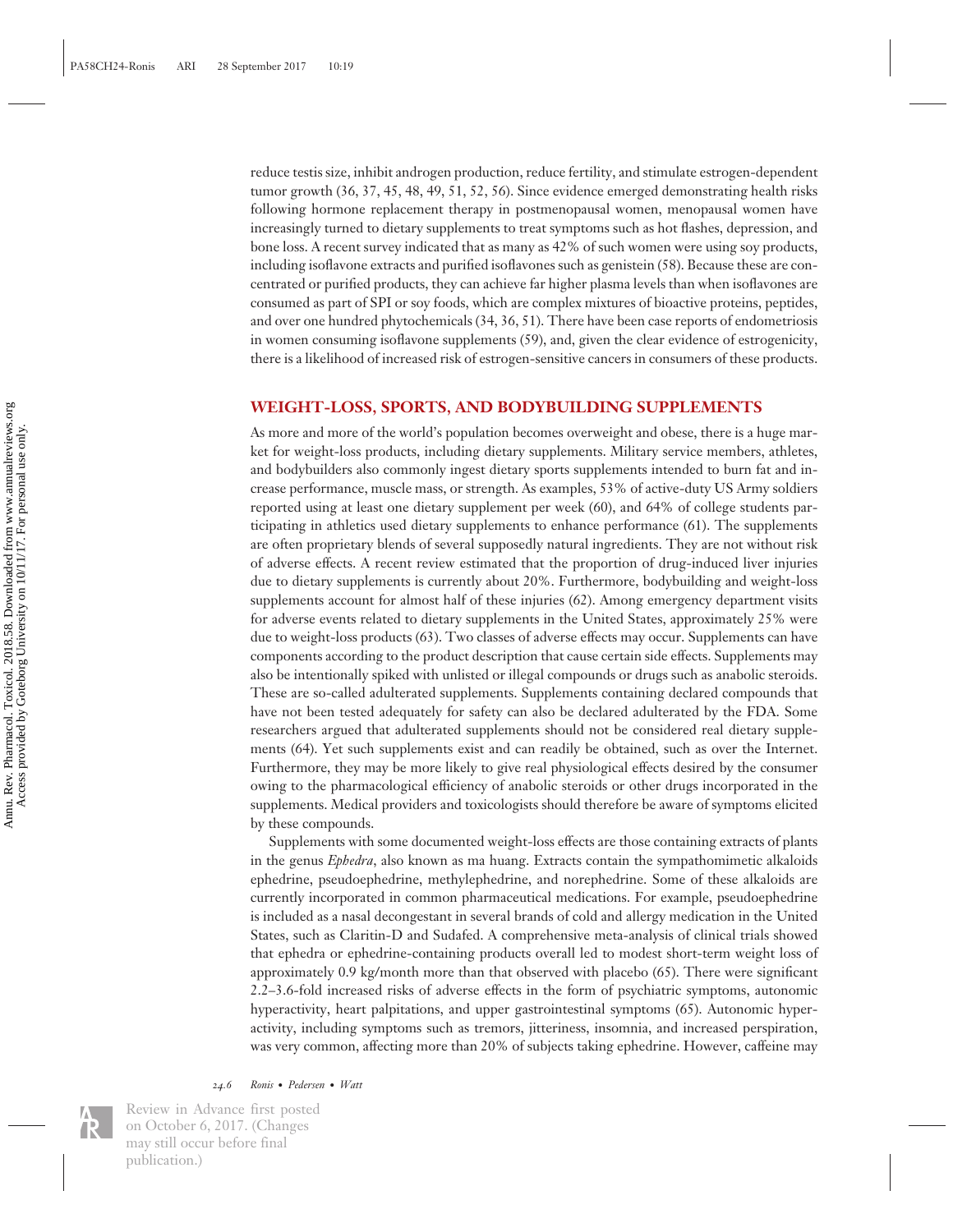have contributed to some of the side effects, as caffeine was included in most of the ephedrinecontaining products. A review of 140 adverse event reports submitted to the FDA between June 1, 1997, and March 31, 1999, resulted in 31% of cases considered to be definitely or probably related to the intake of dietary supplements with ephedra alkaloids (66). The most common event was hypertension, but they also included cases of arrhythmia, myocardial infarction, stroke, and cardiac arrest, with 3 deaths and 7 permanent disabilities. It led the authors to conclude, "dietary supplements that contain ephedra alkaloids pose a serious health risks to some users" (66, p. 1838). More than a dozen cases of liver injury have also been reported after intake of ephedra preparations (67). Dietary supplements with ephedra were banned by the FDA in 2004 (68).

One of the compounds that has until recently been widely incorporated in sports supplements is 1,3-dimethylamylamine (DMAA). It was used in roughly 200 supplements, with more than \$100 million in sales in 2010 (69). DMAA is a pharmaceutical developed and patented by Eli Lilly and Company as a nasal inhaler for rhinitis with "the desirable properties of both ephedrine and amphetamine" (70, p. 1). It has sympathomimetic and vasoconstrictive properties. Producers of dietary supplements have listed the compound as a natural component of Geranium plants (e.g., as geranium extract) (71). However, the presence of DMAA in plants has not been verified, leading to the conclusion that DMAA in supplements is generated by chemical synthesis (72). DMAA has further been banned as a performance-enhancing drug by the World Anti-Doping Agency (73). One version of the weight-loss supplement OxyELITE Pro from USPlabs, LLC contained DMAA in addition to ingredients such as caffeine, *Bauhinia purpurea*, *Bacopa monnieri*, *Cirsium oligophyllum*, and rauwolscine (yohimbe) extract. Studies that were supported financially by USPlabs, LLC with a small number of healthy volunteers suggested that this supplement formulation could increase lipolysis, metabolic rate, heart rate, and systolic blood pressure in the short term (2 h) as well as lead to small decreases in appetite, body weight, and body mass index after intake for 8 weeks (74). Accidental intake of supplements with DMAA, mainly in children, have caused relatively mild adverse effects such as tachycardia, nausea, and vomiting (75). However, serious cardiovascular events after DMAA intake have also been reported. Recreational use of DMAA in New Zealand has been associated with cases of cerebral hemorrhage (76, 77). Furthermore, three cases of cardiac arrest occurred during physical exercise in the military and in a gym following intake of DMAAcontaining supplements (71, 78). Two of the events eventually led to the deaths of US soldiers. Although it cannot be proven that DMAA was the causative agent for all the adverse events, DMAA clearly does indeed have cardiovascular effects such as vasoconstriction and elevation of blood pressure (79, 80). Following receipt of 42 adverse event reports on products with DMAA, the FDA in April 2012 sent warning letters to 10 manufacturers of DMAA-containing supplements stating that because the safety of DMAA had not been documented, the products were adulterated, according to US law (81).

In 2013, a series of severe hepatic liver disease cases occurred in individuals from Hawaii taking the weight-loss supplement OxyELITE Pro from USPlabs, LLC (82, 83). Eight previously healthy individuals presented with symptoms such as fatigue, nausea, abdominal pain, and jaundice. Levels of alanine transaminase and total bilirubin were elevated. Of three patients developing fulminant hepatic failure, two required a liver transplant and one died. A subsequent outbreak investigation conducted by the Hawaii State Department of Health in collaboration with the US Centers for Disease Control and Prevention (CDC) and FDA identified a total of 36 cases of acute hepatitis in individuals exposed to OxyELITE Pro (84). All had dark urine and most had jaundice, loss of appetite, and fatigue. In 2013, additional cases of acute liver injury in patients who had taken OxyELITE Pro were observed in the United States in the Drug-Induced Liver Injury Network (DILIN) prospective study and among military personnel in Southern California (85, 86). From January 2011 to February 2014, the FDA received adverse event reports for

*www.annualreviews.org* • *Adverse Effects of Supplements 24.7*

Review in Advance first posted on October 6, 2017. (Changes may still occur before final publication.)

 ${\mathbf R}$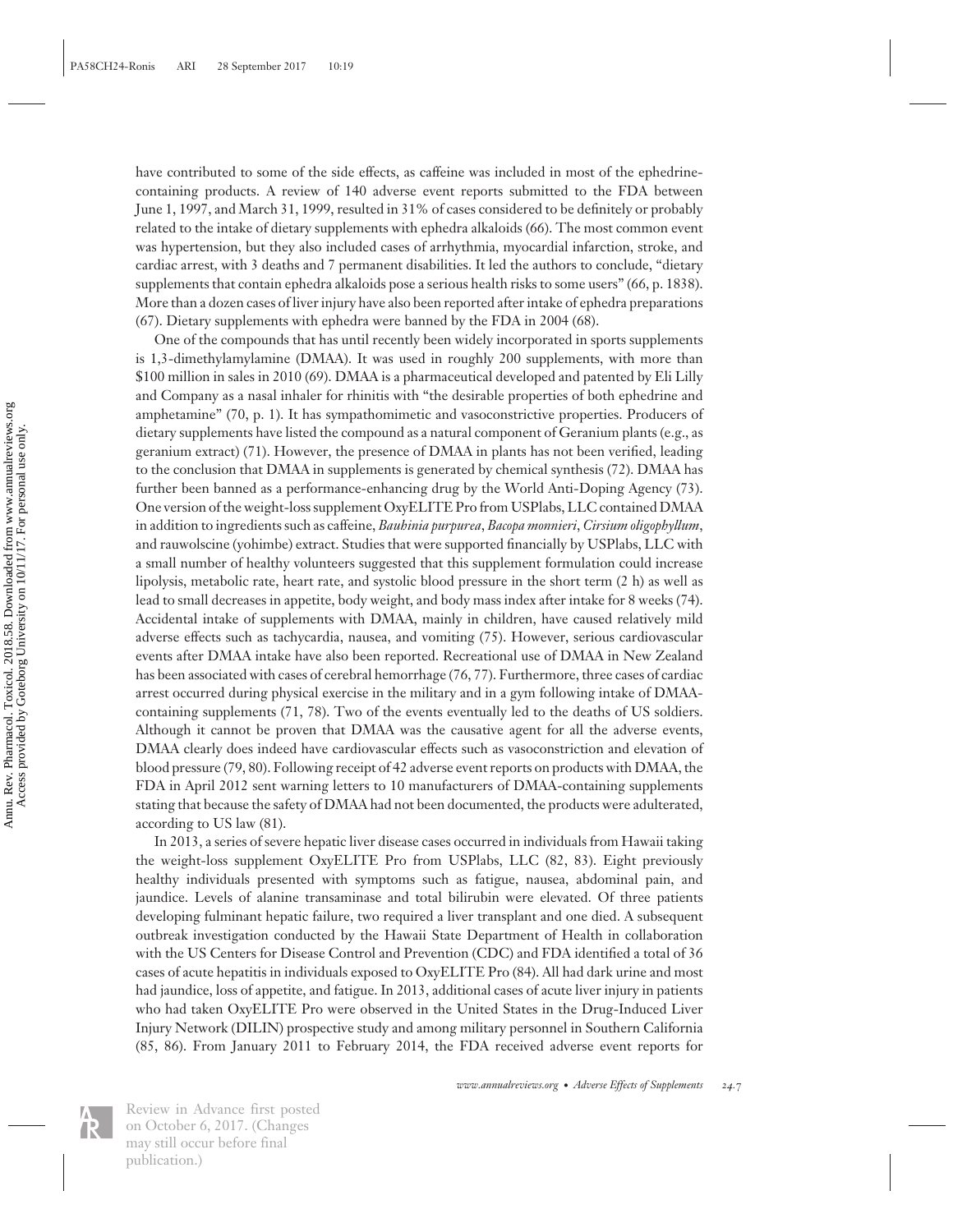114 consumers who had used OxyELITE Pro. Fifty-five cases (48%) were classified as having liver disease likely due to OxyELITE Pro (87). The incidence of liver disease seemed to spike after February 2013. Tallying cases of acute hepatitis of unknown etiology occurring from April 1, 2013, to December 5, 2013, in individuals who consumed OxyELITE Pro in the 60 days prior to illness resulted in 69 case patients, of whom 32 were hospitalized, 3 received liver transplants, and 1 died (88). The spike in liver disease coincided with a reformulation of OxyELITE Pro to DMAA-free versions of OxyELITE Pro (New Formula and Super Thermo) that, instead of DMAA, contained the compound aegeline (83). Aegeline is an alkaloidal-amide occurring naturally in the bael tree (*Aegle marmelos*) with antihyperglycemic effects in a diabetic rat model (89). However, there do not appear to be relevant studies on the effects of aegeline in humans. In a warning letter to USPlabs, LLC, the FDA wrote that aegeline should be classified as a new dietary ingredient because it was not marketed in the United States before October 15, 1994. As the company further had failed "to provide reasonable assurance that such ingredient does not present a significant or unreasonable risk of illness or injury," the FDA deemed the aegeline-containing supplements to be adulterated (90). The aegeline-containing supplements were subsequently recalled (91).

It is unclear if the aegeline in OxyELITE Pro was the hepatotoxic agent causing the outbreak of liver disease. Although feeding rats *A. marmelos* plant material has resulted in liver lesions in the form of centrilobular congestion and hydropic degeneration (92), it is unknown whether this was due to aegeline or other compounds. The aegeline in OxyELITE Pro may further have been a synthetic compound of unknown purity (93). As no other known hepatotoxic agents were found in OxyELITE Pro, the specific causative agent remains unidentified (88). The link between the observed cases of hepatitis and OxyELITE intake has also been questioned. Teschke & Eickhoff (94) argue that clinicians describing the first cases were not sufficiently fastidious in excluding other causes of liver disease such as acetaminophen toxicity, liver cirrhosis, and viral hepatitis, and that causality scores on the Roussel Uclaf Causality Assessment Method were inflated to show that OxyELITE Pro was the probable cause for the cases.

It is remarkable that OxyELITE Pro products have been adulterated with two different compounds, DMAA and aegeline. There is even a recent notification from the FDA that a batch of OxyELITE Pro Super Thermogenic was found to contain fluoxetine, also known as Prozac (95). Although USPlabs, LLC has claimed that this latter batch represented a counterfeit product not manufactured by the company, it certainly underscores that segments of the dietary supplement business employ shady or even criminal manufacturing and business practices that result in consumers being exposed to untested or undeclared compounds.

OxyELITE Pro is not the only multi-ingredient dietary supplement associated with liver injury. The LiverTox database lists incidences of hepatotoxicity attributed to the brands Slimquick, Herbalife, Hydroxycut, and Move Free (67). Earlier versions of Hydroxycut contained ephedra, but otherwise the exact mechanisms of injury are generally unknown, even though some of the cases may be due to the content of green tea, *Aloe vera*, and Chinese skullcap.

The examples listed above represent adverse effects caused by ingredients listed by the producers. More insidious is the addition of unlisted ingredients or drugs to dietary supplements. Antiobesity drugs rimonabant, orlistat, and sibutramine or analogs thereof have been found in weightloss supplements from Germany, Turkey, China, and Poland (96). Side effects of these drugs, such as panic attacks, psychotic episodes, and increases in blood pressure and heart rate, in the case of sibutramine, may therefore also be encountered in individuals using such adulterated supplements.

Body-building supplements are quite often adulterated with anabolic steroids that are modified variants of androgens designed to increase muscle mass. Studies from 2001 and 2002 based on nutritional supplements purchased in 13 countries, including the United States, indicated that about 15% of nutritional supplements contained undeclared anabolic androgenic steroids (97).

*24.8 Ronis* · *Pedersen* · *Watt*

Review in Advance first posted on October 6, 2017. (Changes may still occur before final publication.)

 $\mathbf R$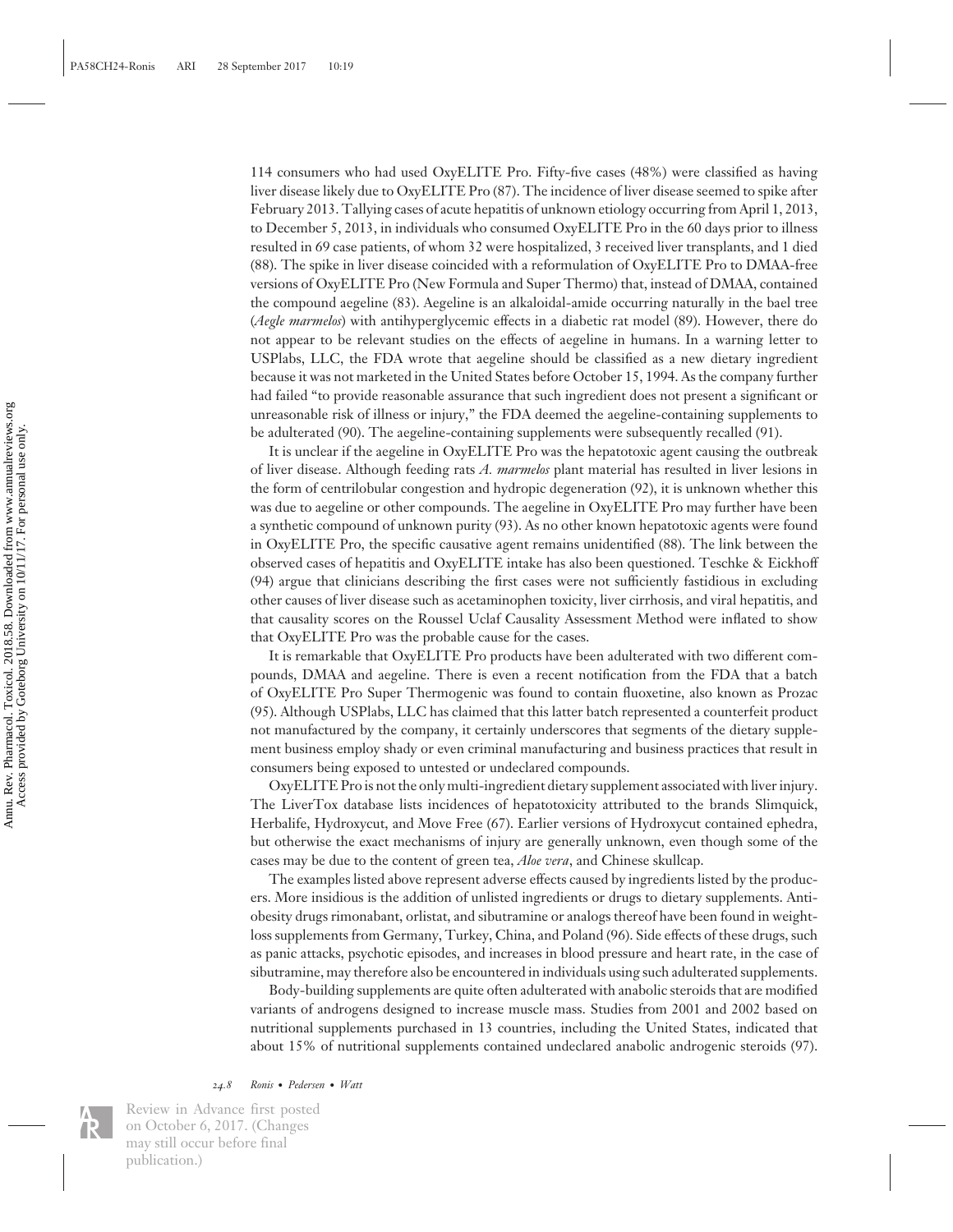Adverse effects of anabolic steroids include cardiomyopathy, altered serum lipids, acne, swollen breast tissues in men, and hepatotoxicity (98). Several patients have developed hepatic cholestasis after intake of anabolic androgens (99, 100). In the United States, the DILIN was established in 2003 to identify and characterize cases of hepatotoxicity caused by dietary supplements and drugs, with the exception of acetaminophen. Among 847 cases whose liver injuries were confirmed to be caused by drugs or supplements, 45 (5.3%) were due to the use of bodybuilding supplements (101). This latter group consisted exclusively of males who all had jaundice, and most (84%) had pruritus. The pattern of liver injury resembled that of bland cholestasis. Compared to other cases, the levels of serum alanine transaminase, aspartate aminotransferase, and alkaline phosphatase were lower, but the levels of total bilirubin were higher, and the patients were jaundiced for longer periods of time (101). The mechanism whereby anabolic steroids induce hepatotoxicity is poorly understood, but researchers have hypothesized it is mediated by activation of the androgen receptor in hepatic cells, leading to upregulation of the rate-limiting enzyme carnitine palmitoyltransferase 1 in mitochondrial fatty acid β-oxidation, increased oxidative stress, and ultimately mitochondrial degeneration and hepatotoxicity (98).

## **BOTANICAL SUPPLEMENTS**

Traditional herbal medicine can be said to be the precursor both for drugs used in modern medicine that are based on plant compounds (such as aspirin and morphine) and for contemporary botanical dietary supplements. Herbal and botanical products have sustained popularity given the fact that these natural (i.e., derived from plant root, leaves, or bark) substances were among the oldest therapeutics. Estimates published by the CDC as part of the National Health and Nutrition Examination Survey 2003–2006 reported that 20% of adults use a supplement containing at least one botanical ingredient (102). A common motivation for taking these substances is to "improve overall health" (3, p. 357). Accordingly, the FDA regulates the majority of botanicals as dietary supplements and not as drugs developed for the treatment or prevention of specific maladies (103). Botanical use is correlated with nonsmoking and higher self-reported health (3). Alarmingly, patients frequently do not report herbal supplement use to primary care physicians (104), a concern because many botanical supplements may interact with prescribed medications. On their own, bioactive constituents of botanicals can have acute adverse effects that require hospitalization. This review describes acute adverse effects and herb-drug interactions of the most common botanical and herbal supplements.

Because of their plant-based derivation, botanical supplements consist of a mixture of organic compounds. Only a fraction of these compounds are biologically active, with a small subset of the active compounds having therapeutic and/or toxic mechanisms of action. **Table 1** presents a list of commonly used and researched botanical supplements, their primary active constituents, typical use and dosage, and reported adverse effects.

Concurrent exposure to other compounds (e.g., pharmaceuticals, smoking) and the heterogeneity of herbal supplements often obfuscates the determination of toxic mechanisms in clinical cases, even when doses of the supplement are reported. As such, reports of adverse effects directly attributable to botanicals are generally rare (105). In most such cases, effects are mild (e.g., nausea, fatigue, and headache). However, more serious clinical cases have appeared, most often relating to adverse effects falling under the general category of drug-induced liver injury and its associated mechanisms, namely mitochondrial dysfunction, oxidative stress, and alteration of bile acid homeostasis.

Black cohosh (*Cimicifuga racemosa*) has been associated with jaundice and liver failure in menopausal women (106). Immunohistochemistry of biopsy samples revealed pathological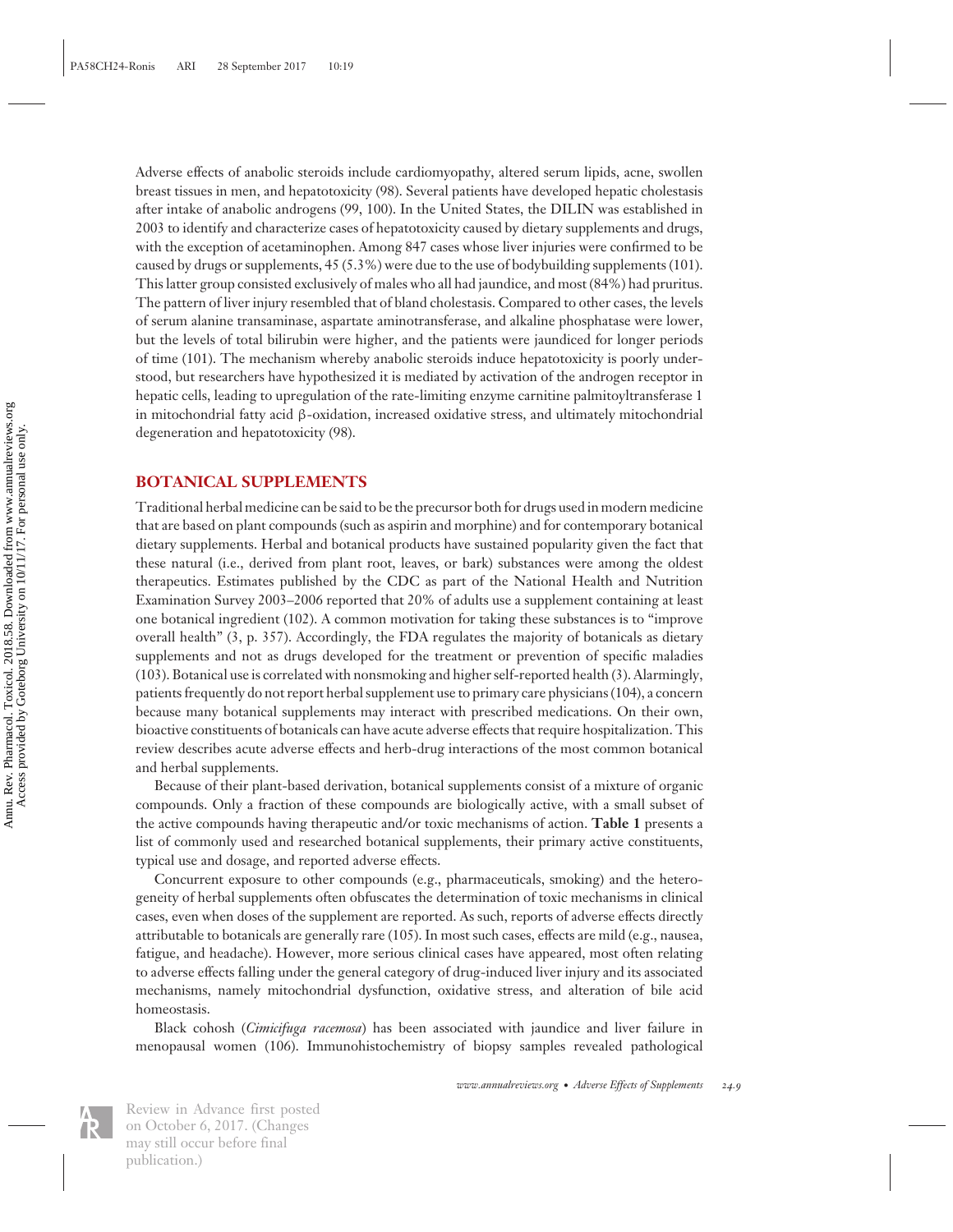| <b>Botanical</b>    | Scientific name                         | Popular use                                                                      | <b>Active components</b>            | <b>Typical dose</b><br>$(mg/day)^a$  |
|---------------------|-----------------------------------------|----------------------------------------------------------------------------------|-------------------------------------|--------------------------------------|
| Echinacea           | Genus Echinacea (nine<br>known species) | Immunostimulant                                                                  | Chicoric acid.<br>alkylamides       | $900 - 1,000$ (124)                  |
| Garlic              | Allium sativum                          | Antioxidant; antihypertension                                                    | Allicin, adenosine                  | 4,000 fresh; 600-900<br>powder (124) |
| Ginkgo biloba       | Ginkgo biloba                           | Memory improvement;<br>lowering blood pressure                                   | Terpenoids<br>(ginkgolides)         | $120 - 600(125)$                     |
| Ginseng             | Panax ginseng                           | Overall health; antistress                                                       | Ginsenosides                        | $150 - 200(124)$                     |
| Green tea extract   | Camellia sinensis                       | Antiproliferative; antioxidant                                                   | Catechins (ECGC,<br>ECG)            | 1,300 (catechols) (126)              |
| Saw palmetto        | Serenoa repens                          | Treatment of benign prostatic<br>hypertrophy                                     | Various phytosterols                | $100 - 900(127)$                     |
| St. John's wort     | Hypericum perforatum                    | Antidepressant                                                                   | Hyperforin, hypericin               | $900 - 1,800(128)$                   |
| Milk thistle        | Silybum marianum                        | DILI; high cholesterol                                                           | Silymarin                           | $160 - 800(129)$                     |
| Kava kava           | Piper methysticum                       | Reducing anxiety                                                                 | Kavalactones                        | $45 - 1,200(108)$                    |
| <b>Black</b> cohosh | Cimicifuga racemosa,<br>Actaea racemosa | Alleviating postmenopausal<br>symptoms                                           | Triterpene glycosides               | $6.5 - 160(130)$                     |
| Valerian            | Valeriana officinalis                   | Reducing anxiety                                                                 | Valepotriates (terpene<br>alcohols) | 1,500(131)                           |
| Yohimbe             | Pausinystalia yohimbe                   | Stimulant; erectile<br>dysfunction treatment                                     | Yohimbine                           | $30 - 50(132)$                       |
| Goldenseal          | Hydrastis canadensis                    | Treatment of cold/respiratory<br>infection; alleviate menstrual<br>complications | Hydrastine, berberine               | 750-6,000 (124)                      |

#### **Table 1 Usage and dose information for selected botanicals**

Abbreviations: DILI, drug-induced liver injury; ECG, epicatechin gallate; ECGC, epigallocatechin gallate.

<sup>a</sup>Example doses listed are from clinical studies or medical information websites (where noted), as recommended for indicated use. Doses may vary depending on usage.

> oxidative stress. These results are consistent with in vivo data showing increases in mitochondrial reactive oxygen species and decreased catalase activity with *C. racemosa* treatment in a rat menopausal model (107). Similarly, numerous case reports of kava kava detail liver toxicity sometimes requiring transplants (reviewed in 108). Candidate mechanisms for kava kava liver toxicity include depletion of glutathione (increasing oxidative stress) and inhibition of cyclooxygenases (mitochondrial dysfunction) (109). Saw palmetto use has been associated with cholestatic hepatitis; subsequent alterations in bile secretion have been linked to pancreatitis (110). Cholestatic symptoms were also seen in patients with acute liver failure who had ingested echinacea, although a specific mechanism has not been hypothesized (111). Valerian use induced jaundice that was reversed by steroid administration in a 57-year-old man (112). Case reports have presented a variety of other nonhepatic symptoms following botanical use. A bodybuilder taking yohimbe prior to a workout session suffered a seizure with tachycardia and hypertension, consistent with yohimbine's sympathomimetic properties (113). A 68-year-old woman taking milk thistle presented with symptoms of exacerbated hemochromatosis (iron overload) that dissipated when she stopped taking the supplement. However, this patient was genetically predisposed to hemochromatosis, and physicians withdrew excess iron via phlebotomy concomitant with her cessation of milk thistle use (114). Ginseng use was implicated in a transient ischemia attack in a 64-year-old man,

*24.10 Ronis* · *Pedersen* · *Watt*

Review in Advance first posted on October 6, 2017. (Changes may still occur before final publication.)

 $\mathbf R$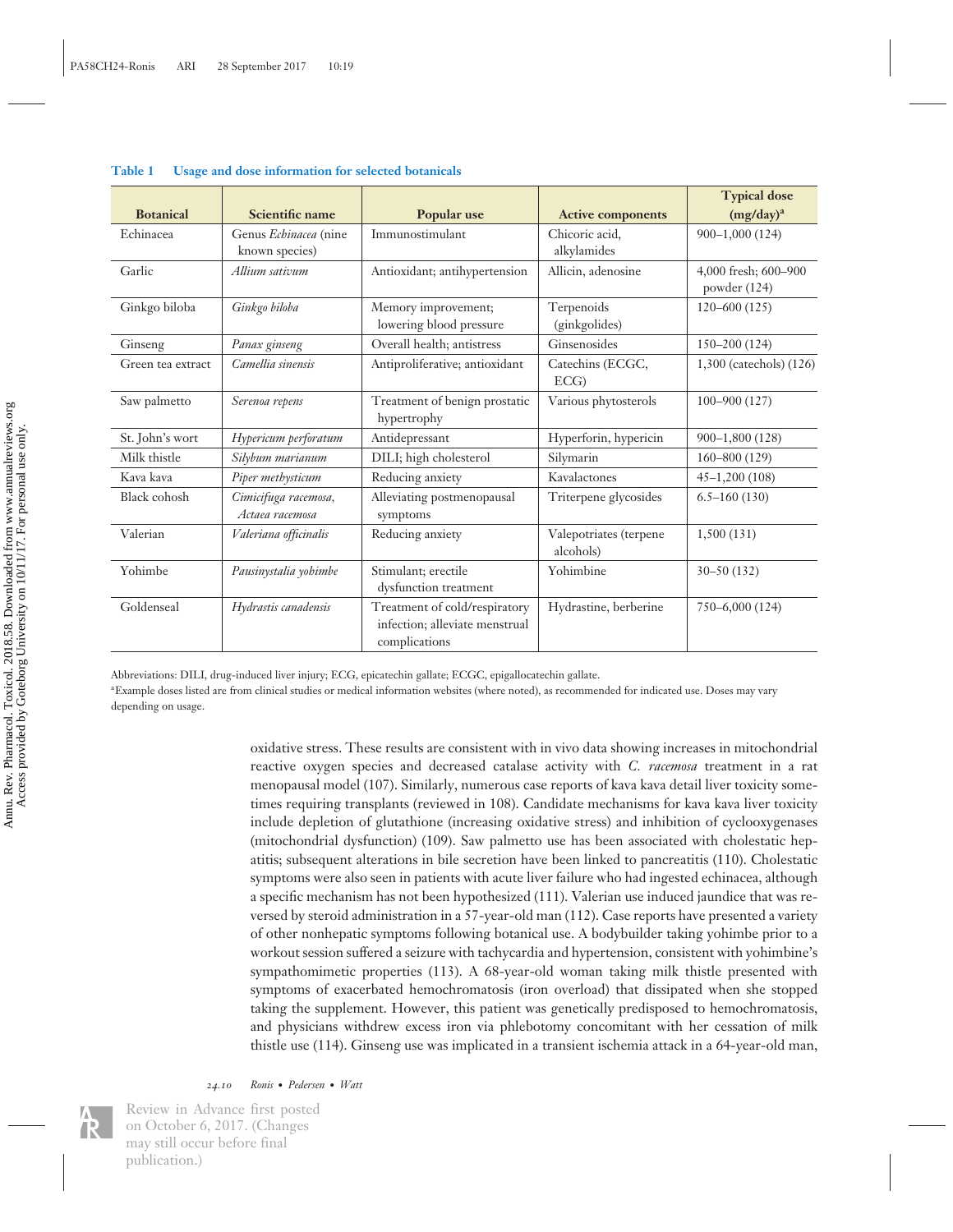| <b>Enzyme</b>  | <b>Botanical</b>  | Dose per day; duration             | Probe; effect                                                  |
|----------------|-------------------|------------------------------------|----------------------------------------------------------------|
| CYP3A4         | Goldenseal        | 600 mg; 12 days                    | CsA; inhibition (133)                                          |
|                | Echinacea         | 1,600 mg; 8 days                   | MDZ; induction of hepatic 3A4, inhibition of                   |
|                |                   |                                    | intestinal 3A4 (134)                                           |
|                | St. John's wort   | Various                            | Various; induction (135)                                       |
|                | Ginseng           | 1,000 mg; 28 days                  | MDZ; induction (136)                                           |
|                | Green tea extract | 800 mg; 4 weeks                    | Buspirone; inhibition (137)                                    |
| CYP2D6         | Goldenseal        | 2,700 mg; 28 days                  | Debrisoquine; inhibition (138)                                 |
|                |                   | 3,210 mg; 14 days                  | Debrisoquine; inhibition (139)                                 |
| CYP1A2         | Echinacea         | 1,600 mg; 8 days                   | Caffeine; inhibition (134)                                     |
|                |                   | 1,600 mg; 28 days                  | Caffeine; inhibition ( $P = 0.07$ , not clinically             |
|                |                   |                                    | relevant) (140)                                                |
|                | Kava kava         | 1,000-4,000 mg; >6 years (analysis | Caffeine; inhibition (141)                                     |
|                |                   | following 30-day cessation)        |                                                                |
| CYP2E1         | Garlic            | 1,500 mg; 28 days                  | CZX; inhibition (142)                                          |
|                | Kava kava         | 2,000 mg; 28 days                  | CZX; inhibition (138)                                          |
| CYP2C19        | Ginkgo biloba     | 280 mg; 12 days                    | OPZ; induction (genotype effect <sup>a</sup> ) (143)           |
|                | St. John's wort   | 900 mg; 14 days                    | S-mephenytoin; induction (genotype effect <sup>a</sup> ) (144) |
| CYP2C9         | Milk thistle      | 420 mg; 14 days                    | Losartan; inhibition (genotype effect <sup>a</sup> ) (145)     |
|                | Goldenseal        | 900 mg; 14 days                    | Losartan; inhibition (146)                                     |
|                | Echinacea         | 1,600 mg; 8 days                   | Tolbutamide; inhibition (134)                                  |
| OATP1A2        | Green tea extract | 637 mg; 14 days                    | Nadolol; inhibition (147)                                      |
| P-glycoprotein | Garlic            | 1,200 mg; 21 days                  | Saquinavir; induction (148)                                    |
|                | Ginkgo biloba     | 360 mg; 14 days                    | Talinolol; inhibition (149)                                    |
|                | St. John's wort   | 2,000-4,000 mg; 14 days            | Digoxin; induction (150)                                       |

#### **Table 2 Notable pharmacokinetic herb-drug interactions**

Abbreviations: CsA: cyclosporin A; CYP, cytochrome P450; CZX: chlorzoxazone; MDZ: midazolam; OATP1A2, organic anion-transporting polypeptide 1A2; OPZ: omeprazole.

<sup>a</sup>Genotype effect: effect seen in high-efficiency but not low-efficiency metabolizers.

although there was no evaluation of the mechanism (115). In other cardiovascular outcomes, black cohosh was deemed probably responsible for observed bradycardia in a 59-year-old woman. Slow heart rate is a reported side effect of black cohosh (116). The wide variety of compounds identified in black cohosh make it difficult to elucidate mechanisms, although the authors of the above case study speculated that black cohosh regulates heart rate via activation of serotonin receptors, consistent with experimental results (117). Both garlic and ginkgo biloba use have been involved in several cases of excessive bleeding. For example, a 71-year-old man had persistent surgical bleeding that was attributed to indulgent garlic ingestion prior to the operation (118). Furthermore, aged garlic extract inhibits platelet aggregation (119). Ginkgolide B, an active component of gingko biloba, has been shown to inhibit platelet aggregating factor, and men and women taking ginkgo biloba have suffered spontaneous bleeding (120).

Compared to the above outcomes, more is known about potential herb-drug interactions. Pharmacologically active compounds in botanicals are, like drugs, substrates of metabolizing enzymes. As such, induction or suppression of relevant metabolizing enzymes can affect the pharmacokinetics of drugs and may warrant contraindications by health-care providers. In vitro studies have

 $\mathbf R$ 

on October 6, 2017. (Changes may still occur before final publication.)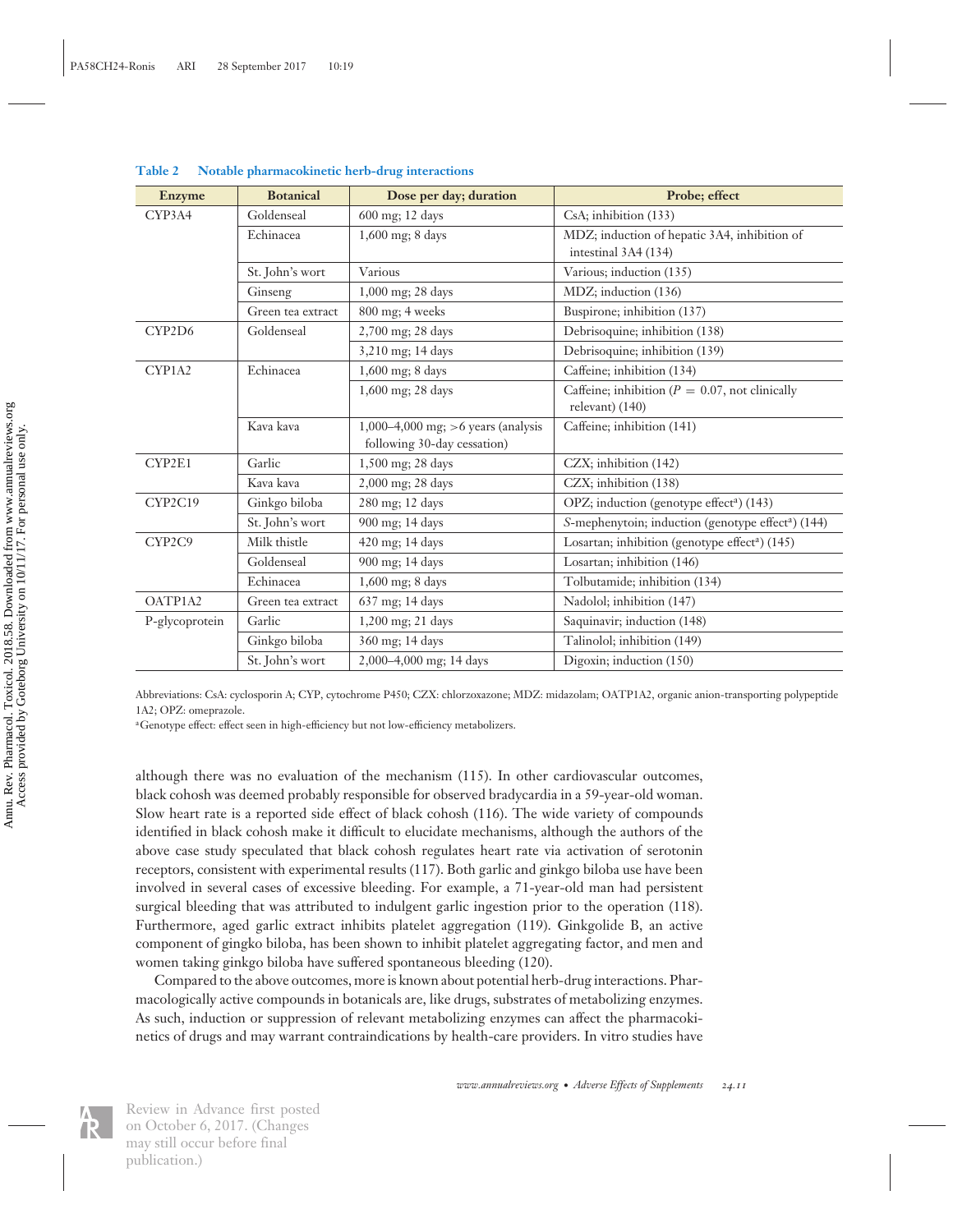implicated activation of the pregnane X receptor and the aryl hydrocarbon receptor as a common mechanism among several botanicals in inducing cytochrome P450 (CYP) expression (121–123). Clinical trials aim to identify such herb-drug pharmacokinetic interactions and their enzymatic targets via coadministration of an enzyme-specific probe. Investigated targets include the CYP enzymes, organic anion transporter proteins, and the P-glycoprotein ATP binding cassette transporter. **Table 2** presents a representative list of several well-characterized herb-drug interactions from clinical studies of human volunteers.

## **CONCLUSIONS**

The market for dietary supplements and nutraceuticals taken to improve the health or well-being of the customer is enormous. However, these products are not necessarily safe for everybody. Like regular drugs, supplements with active ingredients that provide a physiological or pharmacological effect are likely to also cause adverse effects in susceptible individuals. More attention to adverse effects and potential interactions is needed to avoid serious medical outcomes. Users and physicians alike should consult updated literature before beginning or advising a regimen involving these substances. Medical providers should be aware that a large fraction of the general population takes dietary supplements. They should therefore request information from patients about their supplement intake to provide optimal medical care.

## **DISCLOSURE STATEMENT**

The authors are not aware of any affiliations, memberships, funding, or financial holdings that might be perceived as affecting the objectivity of this review.

#### **ACKNOWLEDGMENTS**

M.J.J.R., K.B.P., and J.W. prepared the text and tables. M.J.J.R. supervised and finalized the manuscript. M.J.J.R.is supported by the US National Institutes of Health (NIH) R37AA18282 and NIH R37AA009300.

#### **LITERATURE CITED**

- 1. Mueller C. 1999. The regulatory status of medical foods and dietary supplements in the United States. *Nutrition* 15:249–51
- 2. ODS (Off. Diet. Suppl.). 2011. *Dietary Supplements: Background Information*. Bethesda, MD: Natl. Inst. Health, Off. Diet. Suppl. **[https://ods.od.nih.gov/factsheets/DietarySupplements-](https://ods.od.nih.gov/factsheets/DietarySupplements-HealthProfessional/)[HealthProfessional/](https://ods.od.nih.gov/factsheets/DietarySupplements-HealthProfessional/)**
- 3. Bailey RL, Gahche JJ, Miller PE, Thomas PR, Dwyer JT. 2013. Why US adults use dietary supplements. *JAMA Intern. Med.* 173:355–61
- 4. Moyer MW. 2014. Vitamins of trial. *Nature* 510:462–64
- 5. Funk C. 1912. The etiology of the deficiency diseases. Beri-beri, polyneuritis in birds, epidemic dropsy, scurvy, experimental scurvy in animals, infantile scurvy, ship beri-beri, pellagra. *J. State Med.* 20:341–68
- 6. Woo JJY. 2007. Adverse event monitoring and multivitamin-multimineral dietary supplements. *Am. J. Clin. Nutr.* 85:323S–24S
- 7. Velicer CM, Ulrich CM. 2008. Vitamin and mineral supplement use among US adults after cancer diagnosis: a systematic review. *J. Clin. Oncol.* 26:665–73
- 8. Knapik JJ, Steelman RA, Hoedebecke SS, Farina EK, Austin KG, Lieberman HR. 2014. A systematic review and meta-analysis on the prevalence of dietary supplement use by military personnel. *BMC Complement. Altern. Med.* 14:143

*24.12 Ronis* · *Pedersen* · *Watt*

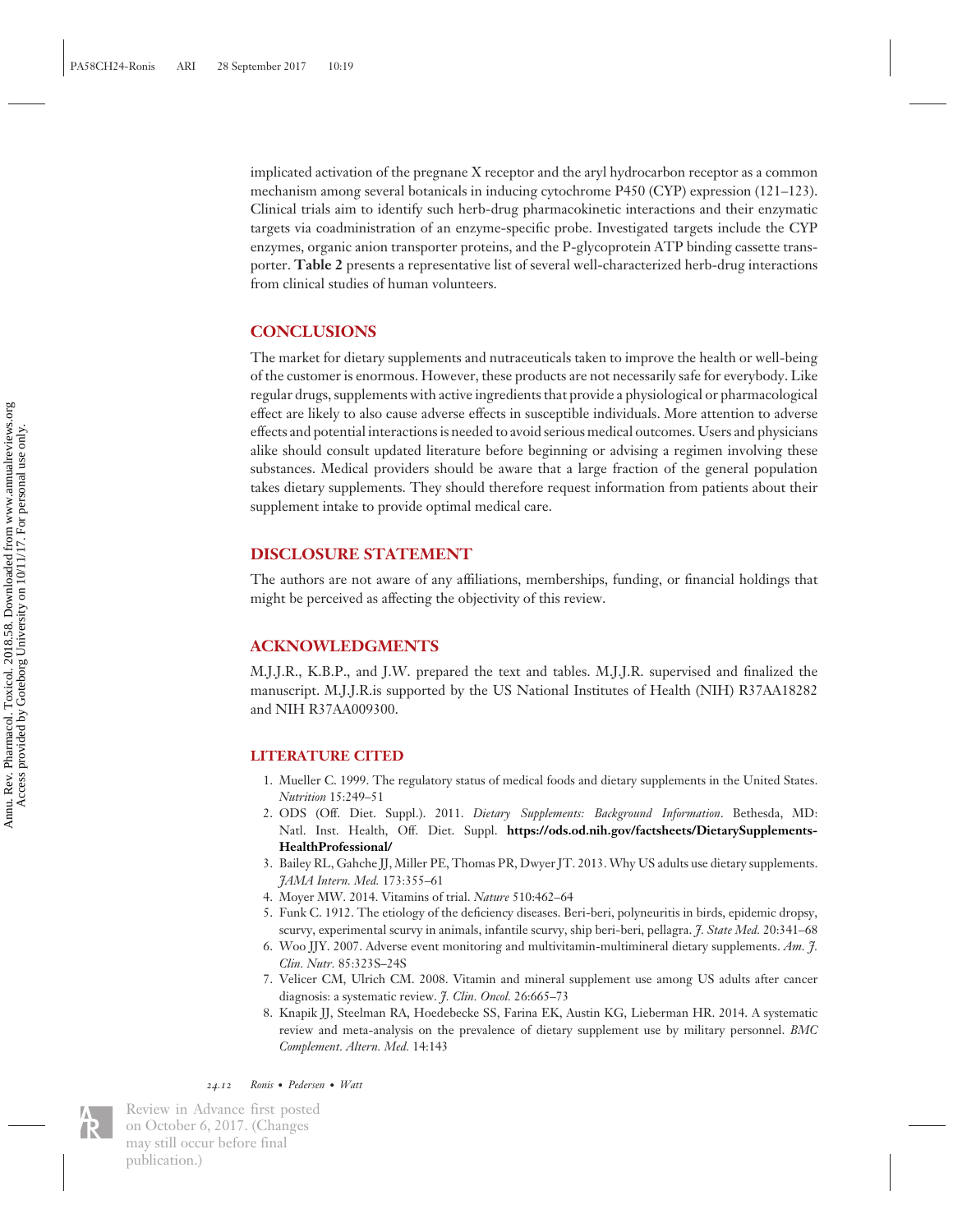- 9. Mulholland CA, Benford DJ. 2007.What is known about the safety of multivitamin-multimineral supplements for the generally healthy population? Theoretical basis for harm. *Am. J. Clin. Nutr.* 85:318S–22S
- 10. Guallar E, Stranges S, Mulrow C, Appel LJ, Miller ER III. 2013. Enough is enough: Stop wasting money on vitamin and mineral supplements. *Ann. Intern. Med.* 159:850–51
- 11. Fortmann SP, Burda BU, Senger CA, Lin JS, Whitlock EP. 2013. Vitamin and mineral supplements in the primary prevention of cardiovascular disease and cancer: an updated systematic evidence review for the U.S. Preventive Services Task Force. *Ann. Intern. Med.* 159:824–34
- 12. Ziegler EE, Filer LJ Jr., eds. 1996. *Present Knowledge in Nutrition*. Washington, DC: Int. Life Sci. Inst. Nutr. Found. 7th ed.
- 13. de Kruijk JR, Notermans NC. 2005. *Gevoelsstoornissen veroorzaakt door multivitaminepreparaten* [Sensory disturbances caused by multivitamin preparations]. *Ned. Tijdschr. Geneeskd.* 149:2541–44
- 14. Bairati I, Meyer F, Gelinas M, Fortin A, Nabid A, et al. 2005. Randomized trial of antioxidant vitamins ´ to prevent acute adverse effects of radiation therapy in head and neck cancer patients. *J. Clin. Oncol.* 23:5805–13
- 15. Miller ER III, Pastor-Barriuso R, Dalal D, Riemersma RA, Appel LJ, Guallar E. 2005. Meta-analysis: High-dosage vitamin E supplementation may increase all-cause mortality. *Ann. Int. Med.* 142:37–46
- 16. Omenn GS, Goodman GE, Thornquist MD, Balmes J, Cullen MR, et al. 1996. Effects of a combination of beta carotene and vitamin A on lung cancer and cardiovascular disease. *N. Engl. J. Med.* 334:1150–55
- 17. Alpha-Tocopherol Beta Carotene Cancer Prev. Study Group. 1994. The effect of vitamin E and beta carotene on the incidence of lung cancer and other cancers in male smokers. *N. Engl. J. Med.* 330:1029–35
- 18. Rapola JM, Virtamo J, Ripatti S, Haukka JK, Huttunen JK, et al. 1998. Effects of α tocopherol and β carotene supplements on symptoms, progression, and prognosis of angina pectoris. *Heart* 79:454–58
- 19. Rapola JM, Virtamo J, Haukka JK, Heinonen OP, Albanes D, et al. 1996. Effect of vitamin E and beta carotene on the incidence of angina pectoris: a randomized, double-blind, controlled trial. *JAMA* 275:693–98
- 20. Melhus H, Michaëlsson K, Kindmark A, Bergström R, Holmberg L, et al. 1998. Excessive dietary intake of vitamin A is associated with reduced bone mineral density and increased risk for hip fracture. *Ann. Intern. Med.* 129:770–78
- 21. Rothman KJ, Moore LL, Singer MR, Nguyen U-SDT, Mannino S, Milunsky A. 1995. Teratogenicity of high vitamin A intake. *N. Engl. J. Med.* 333:1369–73
- 22. Ramanathan VS, Hensley G, French S, Eysselein V, Chung D, et al. 2010. Hypervitaminosis A inducing intra-hepatic cholestasis—a rare case report. *Exp. Mol. Pathol.* 88:324–25
- 23. Barton JC, Lee PL, West C, Bottomley SS. 2006. Iron overload and prolonged ingestion of iron supplements: clinical features and mutation analysis of hemochromatosis-associated genes in four cases. *Am. J. Hematol.* 81:760–67
- 24. Swanson CA. 2003. Iron intake and regulation: implications for iron deficiency and iron overload. *Alcohol* 30:99–102
- 25. Spector AA, Kim H-Y. 2015. Discovery of essential fatty acids. *J. Lipid Res.* 56:11–21
- 26. Bang HO, Dyerberg J, Nielsen AB. 1971. Plasma lipid and lipoprotein pattern in Greenlandic west-coast Eskimos. *Lancet* 297:1143–45
- 27. Sierra S, Lara-Villoslada F, Olivares M, Jiménez J, Boza J, Xaus J. 2004. La expresión de IL-10 interviene en la regulación de la respuesta inflamatoria por los ácidos grasos omega 3 [Il-10 expression is involved in the regulation of the immune response by omega 3 fatty acids]. *Nutr. Hosp.* 19:376–82
- 28. Leaf A, Kang JX, Xiao Y-F. 2008. Fish oil fatty acids as cardiovascular drugs. *Curr. Vasc. Pharmacol.* 6:1–12
- 29. Gogos CA, Skoutelis A, Kalfarentzos F. 2000. The effects of lipids on the immune response of patients with cancer. *J. Nutr. Health Aging* 4:172–75
- 30. Harris WS, Isley WL. 2001. Clinical trial evidence for the cardioprotective effects of omega-3 fatty acids. *Curr. Atheroscler. Rep.* 174–79
- 31. Gluck T, Alter P. 2016. Marine omega-3 highly unsaturated fatty acids: from mechanisms to clinical ¨ implications in heart failure and arrhythmias. *Vascul. Pharmacol.* 82:11–19
- 32. Gross BW, Gillio M, Rinehart CD, Lynch CA, Rogers FB. 2017. Omega-3 fatty acid supplementation and warfarin: a lethal combination in traumatic brain injury. *J. Trauma Nurs.* 24:15–18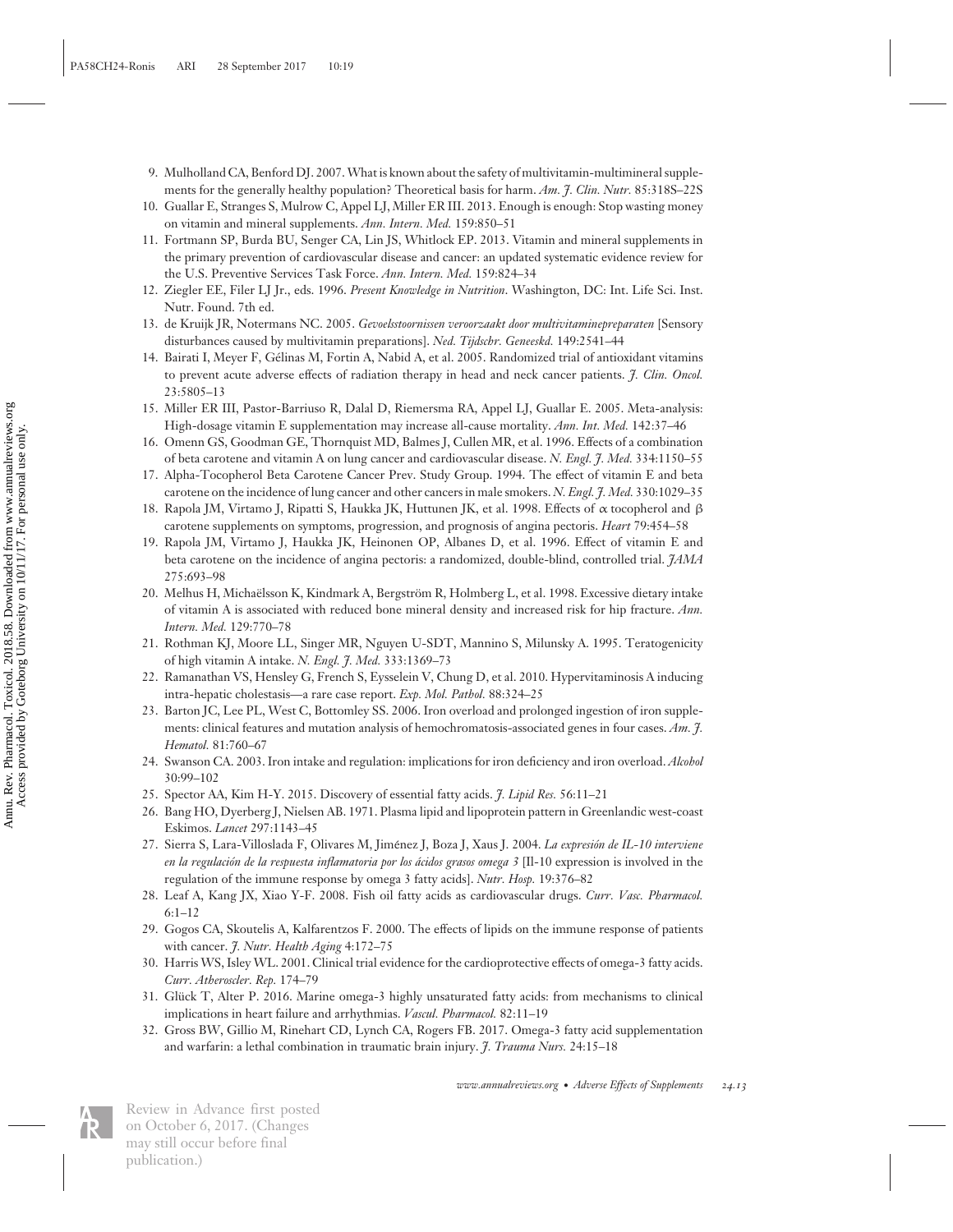- 33. Buckley MS, Goff AD, Knapp WE. 2004. Fish oil interaction with warfarin. *Ann. Pharmacother.* 38:50–53
- 34. Fang N, Yu S, Badger TM. 2004. Comprehensive phytochemical profile of soy protein isolate. *J. Agric. Food Chem.* 52:4012–20
- 35. Messina M. 2016. Soy and health update: evaluation of the clinical and epidemiologic literature. *Nutrients* 8:754
- 36. Badger TM, Gilchrist JM, Pivik RT, Andres A, Shankar K, et al. 2009. The health implications of soy infant formula. *Am. J. Clin. Nutr.* 89:1668S–72S
- 37. Chen A, Rogan WJ. 2004. Isoflavones in soy infant formula: a review of evidence for endocrine and other activity in infants. *Annu. Rev. Nutr.* 24:33–54
- 38. Harlid S, Adgent M, Jefferson WN, Panduri V, Umbach DM, et al. 2017. Soy formula and epigenetic modifications: analysis of vaginal epithelial cells from infant girls in the IFED study. *Environ. Health Perspect.* 125:447–52
- 39. Adgent MA, Daniels JL, Rogan WJ, Adair L, Edwards LJ, et al. 2012. Early-life soy exposure and age at menarche. *Paediatr. Perinat. Epidemiol.* 26:163–75
- 40. Adgent MA, Daniels JL, Edwards LJ, Siega-Riz AM, Rogan WJ. 2011. Early-life soy exposure and gender-role play behavior in children. *Environ. Health Perspect.* 119:1811–16
- 41. Andres A, Moore MB, Linam LE, Casey PH, Cleves MA, Badger TM. 2015. Compared with feeding infants breast milk or cow-milk formula, soy formula feeding does not affect subsequent reproductive organ size at 5 years of age. *J. Nutr.* 145:871–75
- 42. Gilchrist JM, Moore MB, Andres A, Estroff JA, Badger TM. 2010. Ultrasonographic patterns of reproductive organs in infants fed soy formula: comparisons to infants fed breast milk and milk formula. *J. Pediatr.* 156:215–20
- 43. Strom BL, Schinnar R, Ziegler EE, Barnhart KT, Sammel MD, et al. 2001. Exposure to soy-based formula in infancy and endocrinological and reproductive outcomes in young adulthood. *JAMA* 286: 807–14
- 44. Hamilton-Reeves JM, Vazquez G, Duval SJ, Phipps WR, Kurzer MS, Messina MJ. 2010. Clinical studies show no effects of soy protein or isoflavones on reproductive hormones in men: results of a meta-analysis. *Fertil. Steril.* 94:997–1007
- 45. Akingbemi BT, Braden TD, Kemppainen BW, Hancock KD, Sherrill JD, et al. 2007. Exposure to phytoestrogens in the perinatal period affects androgen secretion by testicular Leydig cells in the adult rat. *Endocrinology* 148:4475–88
- 46. Tan KAL, Walker M, Morris K, Greig I, Mason JI, Sharpe RM. 2006. Infant feeding with soy formula milk: effects on puberty progression, reproductive function and testicular cell numbers in marmoset monkeys in adulthood. *Hum. Reprod.* 21:896–904
- 47. Sharpe RM, Martin B, Morris K, Greig I, McKinnell C, et al. 2002. Infant feeding with soy formula milk: effects on the testis and on blood testosterone levels in marmoset monkeys during the period of neonatal testicular activity. *Hum. Reprod.* 17:1692–703
- 48. Allred CD, Allred KF, Ju YH, Virant SM, Helferich WG. 2001. Soy diets containing varying amounts of genistein stimulate growth of estrogen-dependent (MCF-7) tumors in a dose-dependent manner. *Cancer Res*. 61:5045–50
- 49. McCarver G, Bhatia J, Chambers C, Clarke R, Etzel R, et al. 2011. NTP-CERHR expert panel report on the developmental toxicity of soy infant formula. *Birth Defects Res. B Dev. Reprod. Toxicol.* 92:421–68
- 50. Perry DL, Spedick JM, McCoy TP, Adams MR, Franke AA, Cline JM. 2007. Dietary soy protein containing isoflavonoids does not adversely affect the reproductive tract of male cynomolgus macaques (*Macaca fascicularis*). *J. Nutr.* 137:1390–94
- 51. Ronis MJ, Gomez-Acevedo H, Blackburn ML, Cleves MA, Singhal R, Badger TM. 2016. Uterine responses to feeding soy protein isolate and treatment with 17β-estradiol differ in ovariectomized female rats. *Toxicol. Appl. Pharmacol.* 297:68–80
- 52. Miousse IR, Sharma N, Blackburn M, Vantrease J, Gomez-Acevedo H, et al. 2013. Feeding soy protein isolate and treatment with estradiol have different effects on mammary gland morphology and gene expression in weanling male and female rats. *Physiol. Genom.* 45:1072–83

*24.14 Ronis* · *Pedersen* · *Watt*

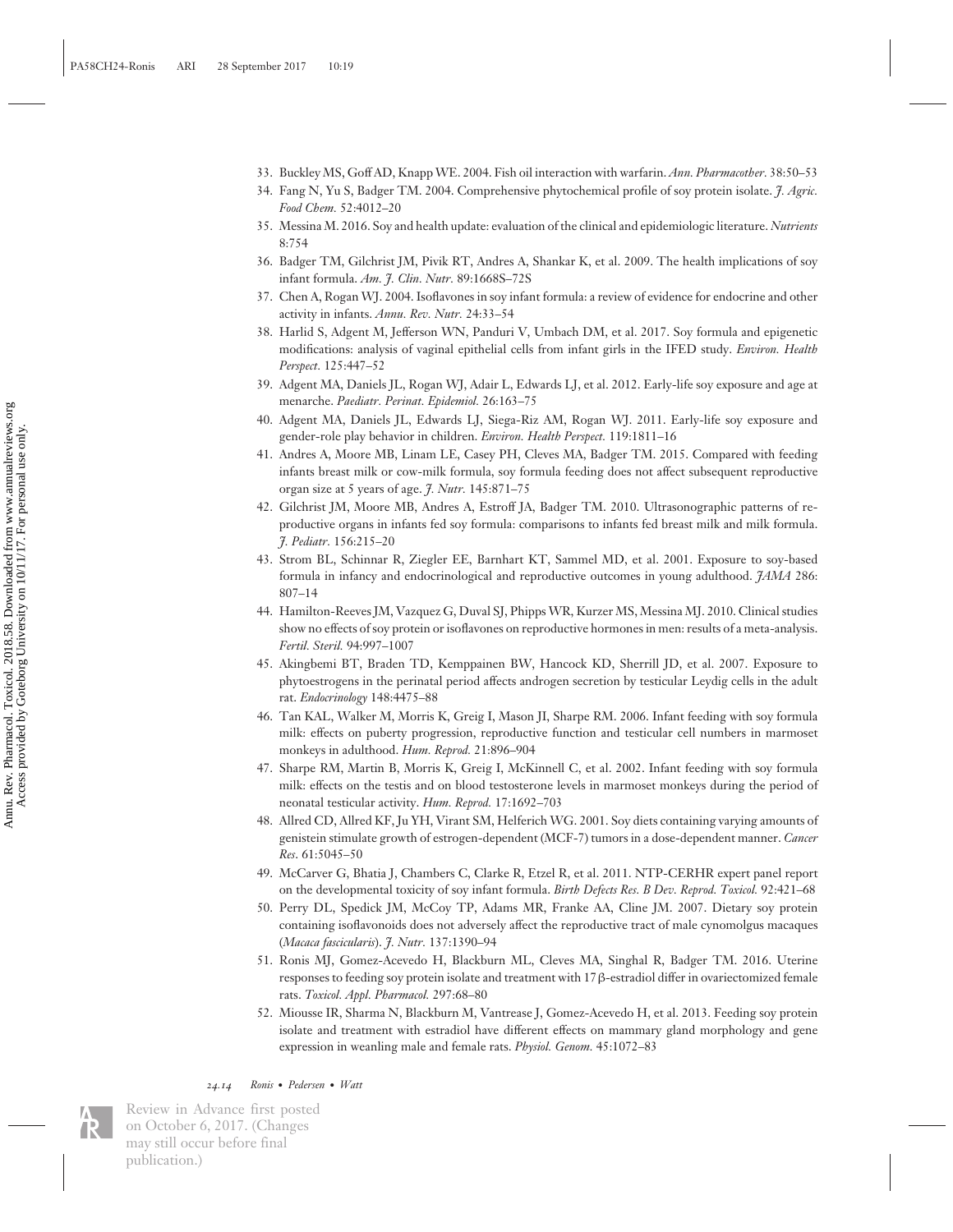- 53. Zhang J, Lazarenko OP, Wu X, Tong Y, Blackburn ML, et al. 2012. Differential effects of short term feeding of a soy protein isolate diet and estrogen treatment on bone in the pre-pubertal rat. *PLOS ONE* 7:e35736
- 54. Ronis MJJ, Chen Y, Shankar K, Gomez-Acevedo H, Cleves MA, et al. 2011. Formula feeding alters hepatic gene expression signature, iron and cholesterol homeostasis in the neonatal pig. *Physiol. Genom.* 43:1281–93
- 55. Singhal R, Shankar K, Badger TM, Ronis MJ. 2009. Hepatic gene expression following consumption of soy protein isolate in female Sprague-Dawley rats differs from that produced by 17β-estradiol treatment. *J. Endocrinol.* 202:141–52
- 56. Ronis M, Hennings L, Gomez-Acevedo H, Badger T. 2014. Different responses to soy and estradiol in the reproductive system of prepubertal male rats and neonatal male pigs. *FASEB J*. 28:373.5
- 57. Weaver CM, Alekel DL,WardWE, Ronis MJ. 2012. Flavonoid intake and bone health. *J. Nutr. Gerontol. Geriatr.* 31:239–53
- 58. Mazzanti G, Menniti-Ippolito F, Moro PA, Cassetti F, Raschetti R, et al. 2009. Hepatotoxicity from green tea: a review of the literature and two unpublished cases. *Eur. J. Clin. Pharmacol.* 65:331–41
- 59. Mahady G, Parrot J, Lee C, Yun G, Dan A. 2003. Botanical dietary supplement use in peri- and postmenopausal women. *Menopause* 10:65–72
- 60. Lieberman HR, Stavinoha TB, McGraw SM, White A, Hadden LS, Marriott BP. 2010. Use of dietary supplements among active-duty US Army soldiers. *Am. J. Clin. Nutr.* 92:985–95
- 61. Hoyte CO, Albert D, Heard KJ. 2013. The use of energy drinks, dietary supplements, and prescription medications by United States college students to enhance athletic performance. *J. Community Health* 38:575–80
- 62. Navarro VJ, Khan I, Bjornsson E, Seeff LB, Serrano J, Hoofnagle JH. 2017. Liver injury from herbal ¨ and dietary supplements. *Hepatology* 65:363–73
- 63. Geller AI, Shehab N, Weidle NJ, Lovegrove MC, Wolpert BJ, et al. 2015. Emergency department visits for adverse events related to dietary supplements. *New Engl. J. Med.* 373:1531–40
- 64. Brown AC. 2017. An overview of herb and dietary supplement efficacy, safety and government regulations in the United States with suggested improvements. Part 1 of 5 series. *Food Chem. Toxicol.* 107:449–71
- 65. Shekelle PG, Hardy ML, Morton SC, Maglione M, Mojica WA, et al. 2003. Efficacy and safety of ephedra and ephedrine for weight loss and athletic performance: a meta-analysis. *JAMA* 289:1537–45
- 66. Haller CA, Benowitz NL. 2000. Adverse cardiovascular and central nervous system events associated with dietary supplements containing ephedra alkaloids. *N. Engl. J. Med.* 343:1833–38
- 67. US Natl. Libr. Med. 2016. *LiverTox: Clinical and Research Information on Drug-Induced Liver Injury*. Bethesda, MD: Natl. Inst. Health, US Natl. Libr. Med. **<https://livertox.nlm.nih.gov/index.html>**
- 68. FDA (US Food Drug Adm.). 2004. *FDA issues regulation prohibiting sale of dietary supplements containing ephedrine alkaloids and reiterates its advice that consumers stop using these products*. News Release, Febr. 6. **[https://wayback.archive-it.org/7993/20170113025516/http://www.fda.gov/NewsEvents/](https://wayback.archive-it.org/7993/20170113025516/http://www.fda.gov/NewsEvents/Newsroom/PressAnnouncements/2004/ucm108242.htm) [Newsroom/PressAnnouncements/2004/ucm108242.htm](https://wayback.archive-it.org/7993/20170113025516/http://www.fda.gov/NewsEvents/Newsroom/PressAnnouncements/2004/ucm108242.htm)**
- 69. Cohen PA. 2012. DMAA as a dietary supplement ingredient. *Arch. Intern. Med.* 172:1038–39
- 70. Shonle HA, Ewald R. 1944. *Aminoalkanes*. US Patent No. 2350318
- 71. Eliason MJ, Eichner A, Cancio A, Bestervelt L, Adams BD, Deuster PA. 2012. Case reports: death of active duty soldiers following ingestion of dietary supplements containing 1,3-dimethylamylamine (DMAA). *Mil. Med.* 177:1455–59
- 72. Di Lorenzo C, Moro E, Dos Santos A, Uberti F, Restani P. 2013. Could 1,3 dimethylamylamine (DMAA) in food supplements have a natural origin? *Drug Test. Anal.* 5:116–21
- 73. World Anti-Doping Agency. 2016. *The World Anti-Doping Code: International Standard. Prohibited List January 2017*. Montreal: World Anti-Doping Agency. **[https://www.wada-ama.org/sites/](https://www.wada-ama.org/sites/default/files/resources/files/2016-09-29_-_wada_prohibited_list_2017_eng_final.pdf) [default/files/resources/files/2016-09-29\\_-\\_wada\\_prohibited\\_list\\_2017\\_eng\\_final.pdf](https://www.wada-ama.org/sites/default/files/resources/files/2016-09-29_-_wada_prohibited_list_2017_eng_final.pdf)**
- 74. McCarthy CG, Canale RE, Alleman RJ Jr., Reed JP, Bloomer RJ. 2012. Biochemical and anthropometric effects of a weight loss dietary supplement in healthy men and women. *Nutr. Metab. Insights* 5:13–22
- 75. Forrester MB. 2013. Exposures to 1,3-dimethylamylamine-containing products reported to Texas poison centers. *Hum. Exp. Toxicol.* 32:18–23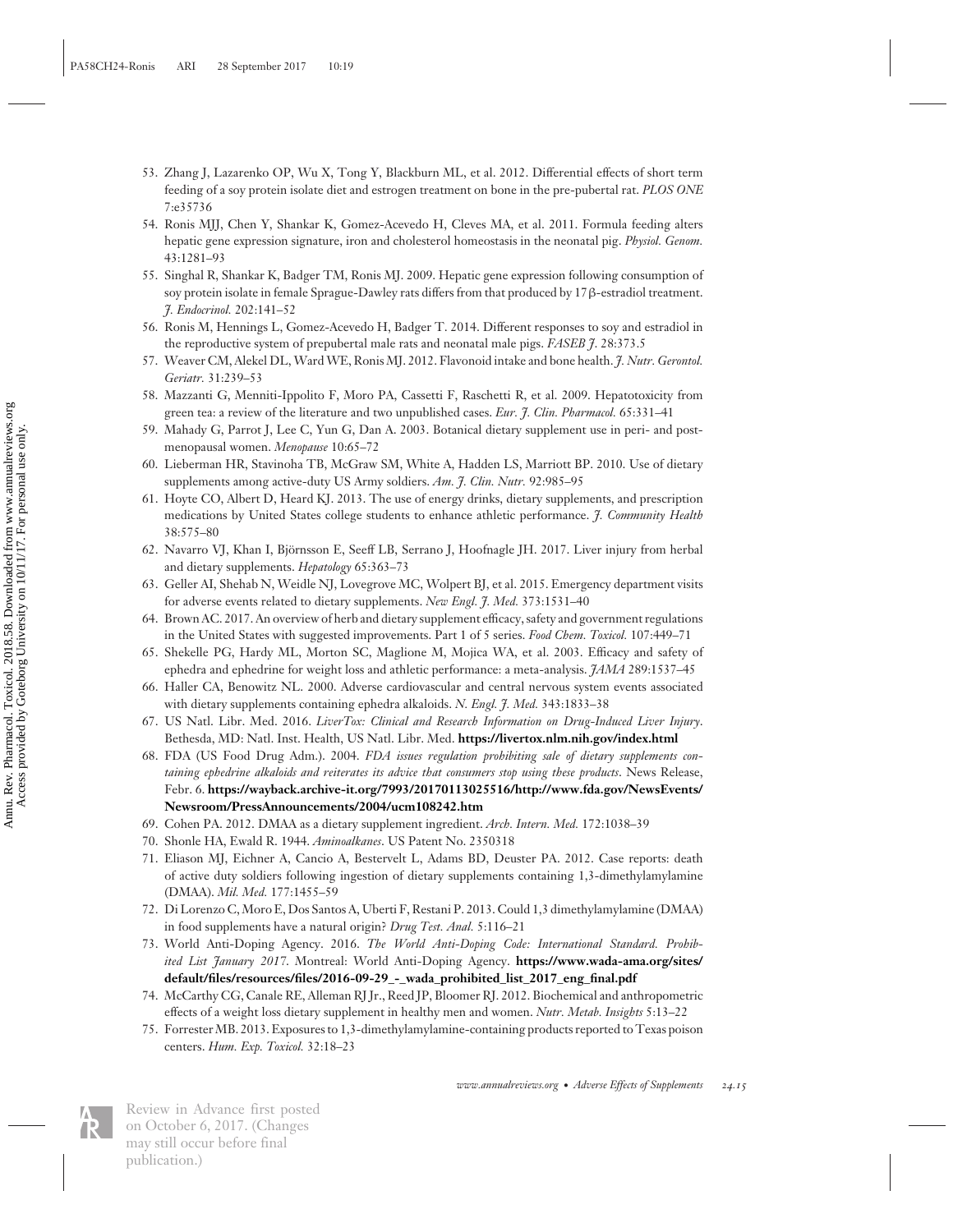- 76. Gee P, Tallon C, Long N, Moore G, Boet R, Jackson S. 2012. Use of recreational drug 1,3 dimethylamylamine (DMAA) associated with cerebral hemorrhage. *Ann. Emerg. Med.* 60:431–34
- 77. Gee P, Jackson S, Easton J. 2010. Another bitter pill: a case of toxicity from DMAA party pills. *N. Z. Med. J.* 123:124–27
- 78. Karnatovskaia LV, Leoni JC, Freeman ML. 2015. Cardiac arrest in a 21-year-old man after ingestion of 1,3-DMAA-containing workout supplement. *Clin. J. Sport Med.* 25:e23–25
- 79. Swanson EE, Chen KK. 1946. Comparison of pressor action of aliphatic amines. *J. Pharmacol. Exp. Ther.* 88:10–13
- 80. Bloomer RJ, Harvey IC, Farney TM, Bell ZW, Canale RE. 2011. Effects of 1,3-dimethylamylamine and caffeine alone or in combination on heart rate and blood pressure in healthy men and women. *Phys. Sportsmed.* 39:111–20
- 81. FDA (US Food Drug Adm.). 2012. *FDA challenges marketing of DMAA products for lack of safety evidence*. News Release, Apr. 27. **[https://wayback.archive-it.org/7993/20170112012624/http://www.](https://wayback.archive-it.org/7993/20170112012624/http://www.fda.gov/NewsEvents/Newsroom/PressAnnouncements/ucm302133.htm) [fda.gov/NewsEvents/Newsroom/PressAnnouncements/ucm302133.htm](https://wayback.archive-it.org/7993/20170112012624/http://www.fda.gov/NewsEvents/Newsroom/PressAnnouncements/ucm302133.htm)**
- 82. Park SY, Viray M, Johnston D, Taylor E, Chang A, et al. 2013. Notes from the field: acute hepatitis and liver failure following the use of a dietary supplement intended for weight loss or muscle building-May-October 2013. *MMWR Morb. Mortal Wkly. Rep.* 62:817–19
- 83. Roytman MM, Pörzgen P, Lee CL, Huddleston L, Kuo TT, et al. 2014. Outbreak of severe hepatitis linked to weight-loss supplement OxyELITE Pro. *Am. J. Gastroenterol.* 109:1296–98
- 84. Johnston DI, Chang A, Viray M, Chatham-Stephens K, He H, et al. 2014. Hepatotoxicity associated with the dietary supplement OxyELITE ProTM—Hawaii, 2013. *Drug Test. Anal.* 8:319–27
- 85. Heidemann LA, Navarro VJ, Ahmad J, Hayashi PH, Stolz A, et al. 2016. Severe acute hepatocellular injury attributed to OxyELITE Pro: a case series. *Dig. Dis. Sci.* 61:2741–48
- 86. Foley S, Butlin E, Shields W, Lacey B. 2014. Experience with OxyELITE pro and acute liver injury in active duty service members. *Dig. Dis. Sci.* 59:3117–21
- 87. Klontz KC, DeBeck HJ, LeBlanc P, Mogen KM, Wolpert BJ, et al. 2015. The role of adverse event reporting in the FDA response to a multistate outbreak of liver disease associated with a dietary supplement. *Public Health Rep*. 130:526–32
- 88. Chatham-Stephens K, Taylor E, Chang A, Peterson A, Daniel J, et al. 2017. Hepatotoxicity associated with weight loss or sports dietary supplements, including OxyELITE ProTM—United States, 2013. *Drug Test. Anal.* 9:68–74
- 89. Narender T, Shweta S, Tiwari P, Papi Reddy K, Khaliq T, et al. 2007. Antihyperglycemic and antidyslipidemic agent from *Aegle marmelos. Bioorg. Med. Chem. Lett*. 17:1808–11
- 90. FDA (US Food Drug Adm.). 2013. *Warning Letter*. Silver Spring, MD: US Food and Drug Administration. **<https://www.fda.gov/ICECI/EnforcementActions/WarningLetters/2013/ucm371203.htm>**
- 91. FDA (US Food Drug Adm.). 2013. *OxyElite Pro supplements recalled*. News Release, Nov. 18. **<http://www.fda.gov/ForConsumers/ConsumerUpdates/ucm374742.htm>**
- 92. Arseculeratne SN, Gunatilaka AAL, Panabokke RG. 1985. Studies on medicinal plants of Sri Lanka. Part 14: toxicity of some traditional medicinal herbs. *J. Ethnopharmacol.* 13:323–35
- 93. US Natl. Libr. Med. 2016. Drug record: OxyELITE Pro. In *LiverTox: Clinical and Research Information on Drug-Induced Liver Injury*. Bethesda, MD: Natl. Inst. Health, US Natl. Libr. Med. **[https://livertox.nlm.](https://livertox.nlm.nih.gov/OxyELITEPro.htm) [nih.gov/OxyELITEPro.htm](https://livertox.nlm.nih.gov/OxyELITEPro.htm)**
- 94. Teschke R, Eickhoff A. 2016. The Honolulu liver disease cluster at the Medical Center: its mysteries and challenges. *Int. J. Mol. Sci.* 17:476
- 95. Tritten TJ. 2015. Pulled twice from exchanges, OxyElite Pro supplement now found to contain Prozac drug. *Stars and Stripes*, Mar. 2. **[https://www.stripes.com/news/pulled-twice-from-exchanges](https://www.stripes.com/news/pulled-twice-from-exchanges-oxyelite-pro-supplement-now-found-to-contain-prozac-drug-1.332350)[oxyelite-pro-supplement-now-found-to-contain-prozac-drug-1.332350](https://www.stripes.com/news/pulled-twice-from-exchanges-oxyelite-pro-supplement-now-found-to-contain-prozac-drug-1.332350)**
- 96. Skalicka-Wozniak K, Georgiev MI, Orhan IE. 2016. Adulteration of herbal sexual enhancers and slim- ´ mers: the wish for better sexual well-being and perfect body can be risky. *Food Chem. Toxicol.* In press. **<https://doi.org/10.1016/j.fct.2016.06.018>**
- 97. Geyer H, Parr MK, Koehler K, Mareck U, Schänzer W, Thevis M. 2008. Nutritional supplements cross-contaminated and faked with doping substances. *J. Mass Spectrom.* 43:892–902

*24.16 Ronis* · *Pedersen* · *Watt*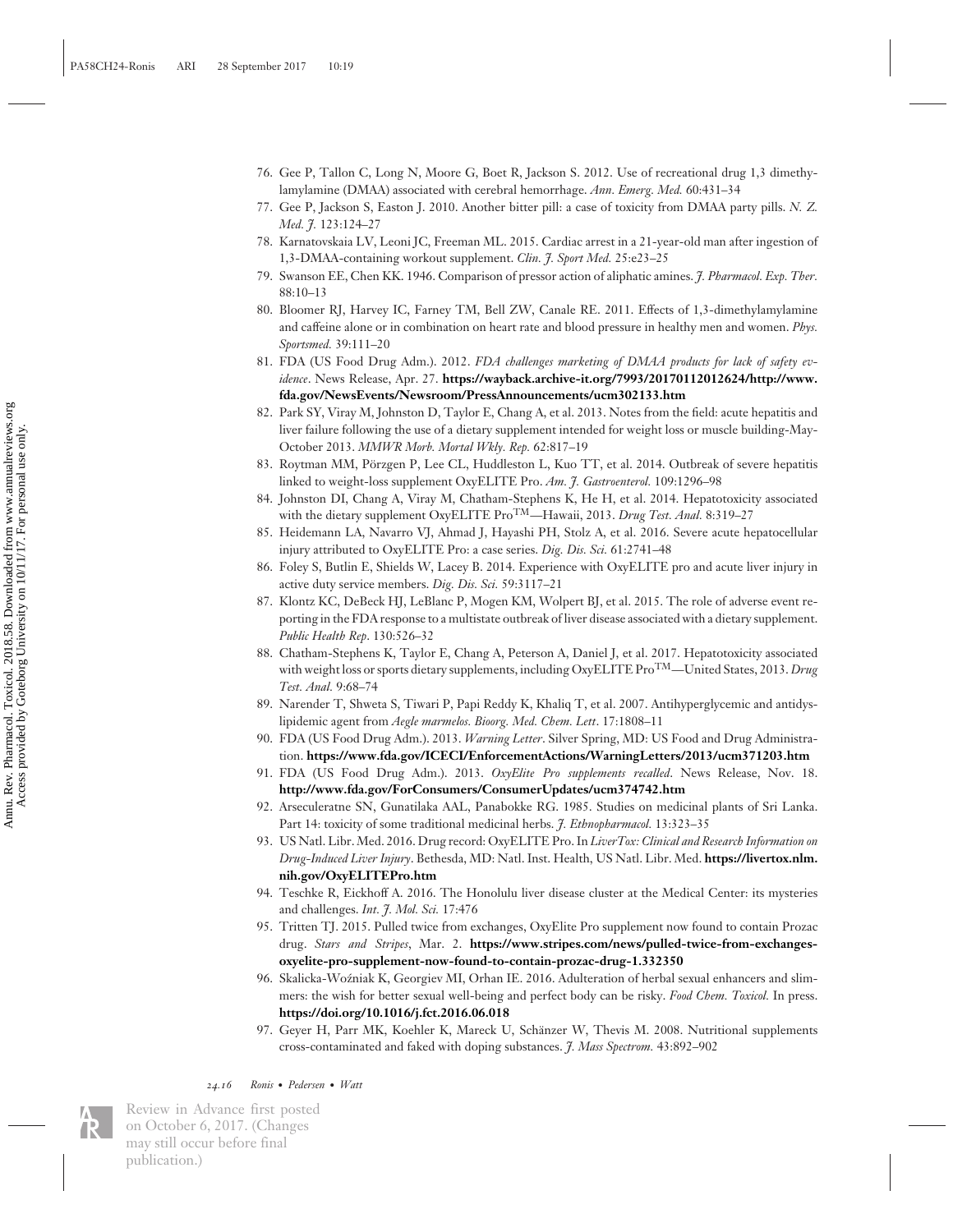- 98. Bond P, Llewellyn W, Van Mol P. 2016. Anabolic androgenic steroid-induced hepatotoxicity. *Med. Hypotheses* 93:150–53
- 99. Krishnan PV, Feng Z-Z, Gordon SC. 2009. Prolonged intrahepatic cholestasis and renal failure secondary to anabolic androgenic steroid-enriched dietary supplements. *J. Clin. Gastroenterol.* 43:672–75
- 100. Shah NL, Zacharias I, Khettry U, Afdhal N, Gordon FD. 2008. Methasteron-associated cholestatic liver injury: clinicopathologic findings in 5 cases. *Clin. Gastroenterol. Hepatol.* 6:255–58
- 101. Navarro VJ, Barnhart H, Bonkovsky HL, Davern T, Fontana RJ, et al. 2014. Liver injury from herbals and dietary supplements in the U.S. Drug-Induced Liver Injury Network. *Hepatology* 60:1399–408
- 102. Bailey RL, Gahche JJ, Lentino CV, Dwyer JT, Engel JS, et al. 2011. Dietary supplement use in the United States, 2003–2006. *J. Nutr.* 141:261–66
- 103. FDA (US Food Drug Adm.). 2016. *Botanical Drug Development: Guidance for Industry*. Silver Spring, MD: US Food Drug Adm. **<http://www.fda.gov/downloads/Drugs/Guidances/UCM458484.pdf>**
- 104. Wu C-H, Wang C-C, Kennedy J. 2011. Changes in herb and dietary supplement use in the U.S. adult population: a comparison of the 2002 and 2007 National Health Interview Surveys. *Clin. Ther.* 33:1749– 58
- 105. Di Lorenzo C, Ceschi A, Kupferschmidt H, Lude S, De Souza Nascimento E, et al. 2015. Adverse effects of plant food supplements and botanical preparations: a systematic review with critical evaluation of causality. *Br. J. Clin. Pharmacol.* 79:578–92
- 106. Enbom ET, Le MD, Oesterich L, Rutgers J, French SW. 2014. Mechanism of hepatotoxicity due to black cohosh (*Cimicifuga racemosa*): histological, immunohistochemical and electron microscopy analysis of two liver biopsies with clinical correlation. *Exp. Mol. Pathol.* 96:279–83
- 107. Campos LB, Gilglioni EH, Garcia RF, Brito MdN, Natali MRM, et al. 2012. *Cimicifuga racemosa* impairs fatty acid β-oxidation and induces oxidative stress in livers of ovariectomized rats with renovascular hypertension. *Free Radic. Biol. Med.* 53:680–89
- 108. Teschke R. 2010. Kava hepatotoxicity—a clinical review. *Ann. Hepatol.* 9:251–65
- 109. Clouatre DL. 2004. Kava kava: examining new reports of toxicity. *Toxicol. Lett.* 150:85–96
- 110. Hamid S, Rojter S, Vierling J. 1997. Protracted cholestatic hepatitis after the use of prostata. *Ann. Intern. Med.* 127:169–70
- 111. Gabranis I, Koufakis T, Papakrivos I, Batala S. 2015. Echinacea-associated acute cholestatic hepatitis. *J. Postgrad. Med.* 61:211–12
- 112. Kia YH, Alexander S, Dowling D, Standish R. 2016. A case of steroid-responsive valerian-associated hepatitis. *Intern. Med. J.* 46:118–19
- 113. Giampreti A, Lonati D, Locatelli C, Rocchi L, Campailla MT. 2009. Acute neurotoxicity after yohimbine ingestion by a body builder. *Clin. Toxicol.* 47:827–29
- 114. Whittington C. 2007. Exacerbation of hemochromatosis by ingestion of milk thistle. *Can. Fam. Physician.* 53:1671–73
- 115. Martínez-Mir I, Rubio E, Morales-Olivas FJ, Palop-Larrea V. 2004. Transient ischemic attack secondary to hypertensive crisis related to *Panax ginseng. Ann. Pharmacother*. 38:1970
- 116. McKenzie SC, Rahman A. 2010. Bradycardia in a patient taking black cohosh. *Med. J. Aust.* 193:479–81
- 117. Burdette JE, Liu J, Chen S-N, Fabricant DS, Piersen CE, et al. 2003. Black cohosh acts as a mixed competitive ligand and partial agonist of the serotonin receptor. *J. Agric. Food Chem.* 51:5661–70
- 118. Woodbury A, Sniecinski R. 2016. Garlic-induced surgical bleeding: How much is too much? *A&A Case Rep*. 7:266–69
- 119. Rahman K, Lowe GM, Smith S. 2016. Aged garlic extract inhibits human platelet aggregation by altering intracellular signaling and platelet shape change. *J. Nutr.* 146:410S–15S
- 120. Bent S, Goldberg H, Padula A, Avins AL. 2005. Spontaneous bleeding associated with *Ginkgo biloba*: a case report and systematic review of the literature. *J. Gen. Intern. Med.* 20:657–61
- 121. Tirona RG, Bailey DG. 2006. Herbal product–drug interactions mediated by induction. *Br. J. Clin. Pharmacol.* 61:677–81
- 122. Pang X, Cheng J, Krausz KW, Guo D-A, Gonzalez FJ. 2011. Pregnane X receptor-mediated induction of Cyp3a by black cohosh. *Xenobiotica* 41:112–23
- 123. Chang TKH. 2009. Activation of pregnane X receptor (PXR) and constitutive androstane receptor (CAR) by herbal medicines. *AAPS J*. 11:590–601

*www.annualreviews.org* • *Adverse Effects of Supplements 24.17*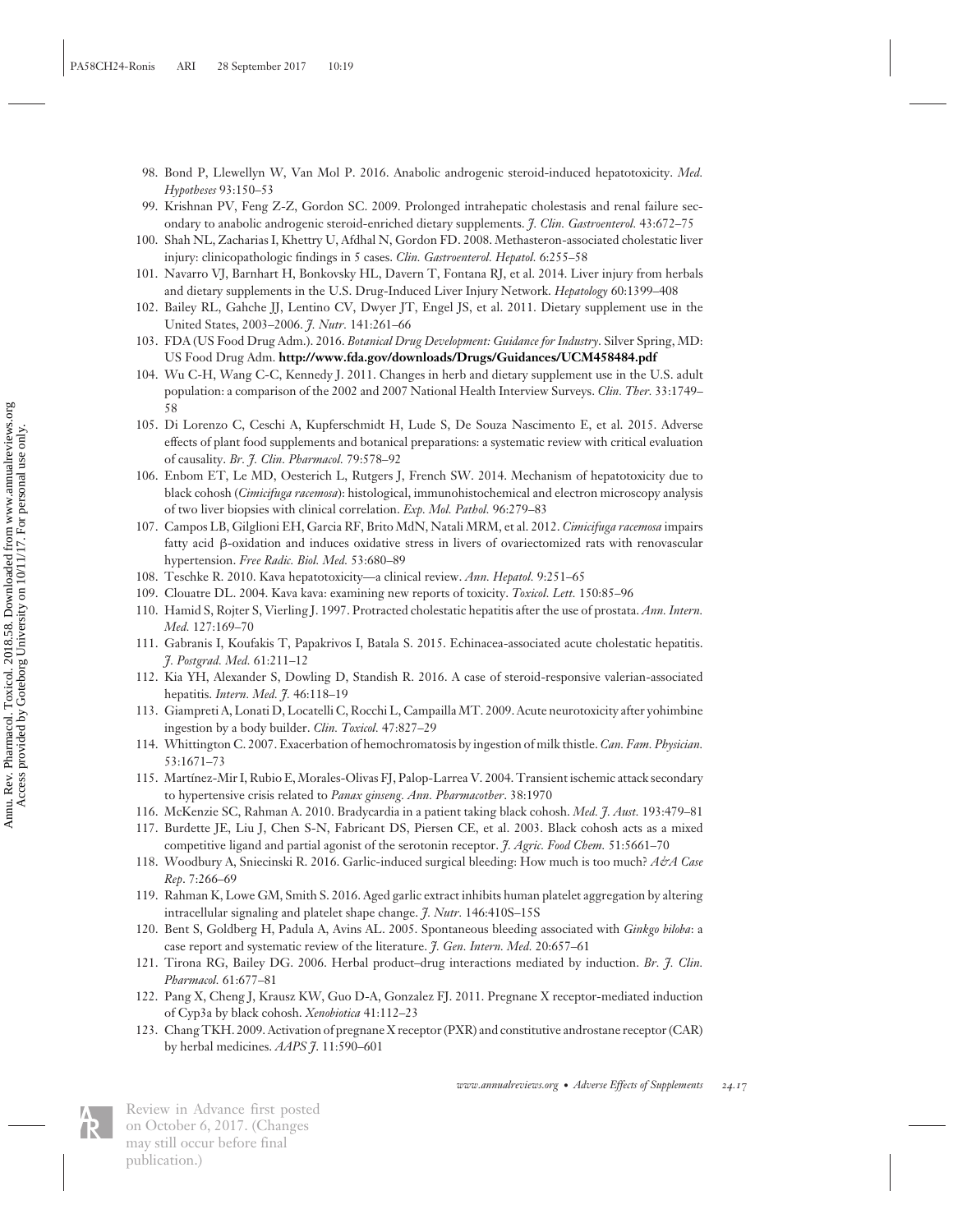- 124. Hermann R, von Richter O. 2012. Clinical evidence of herbal drugs as perpetrators of pharmacokinetic drug interactions. *Planta Med*. 78:1458–77
- 125. Mayo Clinic. 2013. Dosing. In *Drugs and Supplements: Ginkgo (Ginkgo biloba)*. Rochester, MN: Mayo Found. Med. Educ. Res. (MFMER). **[http://www.mayoclinic.org/drugs-supplements/](http://www.mayoclinic.org/drugs-supplements/ginkgo/dosing/hrb-20059541) [ginkgo/dosing/hrb-20059541](http://www.mayoclinic.org/drugs-supplements/ginkgo/dosing/hrb-20059541)**
- 126. Chen IJ, Liu C-Y, Chiu J-P, Hsu C-H. 2016. Therapeutic effect of high-dose green tea extract on weight reduction: a randomized, double-blind, placebo-controlled clinical trial. *Clin. Nutr.* 35:592–99
- 127. Mayo Clinic. 2013. Dosing. In *Drugs and Supplements: Saw palmetto (Serenoa repens, Serenoa serrulata)*. Rochester, MN: Mayo Found. Med. Educ. Res. (MFMER). **[http://www.mayoclinic.org/drugs](http://www.mayoclinic.org/drugs-supplements/saw-palmetto/dosing/hrb-20059958)[supplements/saw-palmetto/dosing/hrb-20059958](http://www.mayoclinic.org/drugs-supplements/saw-palmetto/dosing/hrb-20059958)**
- 128. Mayo Clinic. 2013. Dosing. In *Drugs and Supplements: St. John's wort (Hypericum perforatum)*. Rochester, MN: Mayo Found. Med. Educ. Res. (MFMER). **[http://www.mayoclinic.org/drugs-supplements/](http://www.mayoclinic.org/drugs-supplements/st-johns-wort/dosing/hrb-20060053) [st-johns-wort/dosing/hrb-20060053](http://www.mayoclinic.org/drugs-supplements/st-johns-wort/dosing/hrb-20060053)**
- 129. Mayo Clinic. 2013. Dosing. In *Drugs and Supplements: Milk Thistle (Silybum marianum)*. Rochester, MN: Mayo Found. Med. Educ. Res. (MFMER). **[http://www.mayoclinic.org/drugs-supplements/](http://www.mayoclinic.org/drugs-supplements/milk-thistle/dosing/hrb-20059806) [milk-thistle/dosing/hrb-20059806](http://www.mayoclinic.org/drugs-supplements/milk-thistle/dosing/hrb-20059806)**
- 130. Mayo Clinic. 2013. Dosing. In *Drugs and Supplements: Black cohosh (Cimicifuga racemosa, Actaea racemosa)*. Rochester, MN: Mayo Found. Med. Educ. Res. (MFMER). **[http://www.mayoclinic.org/drugs](http://www.mayoclinic.org/drugs-supplements/black-cohosh/dosing/hrb-20058861)[supplements/black-cohosh/dosing/hrb-20058861](http://www.mayoclinic.org/drugs-supplements/black-cohosh/dosing/hrb-20058861)**
- 131. Gharib M, Samani LN, Panah ZE, Naseri M, Bahrani N, Kiani K. 2015. The effect of valeric on anxiety severity in women undergoing hysterosalpingography. *Glob. J. Health Sci.* 7:358–63
- 132. Drugs.com. 2009. *Yohimbe*. Dallas, TX: Drugs.com. **<https://www.drugs.com/npp/yohimbe.html>**
- 133. Wu X, Li Q, Xin H, Yu A, Zhong M. 2005. Effects of berberine on the blood concentration of cyclosporin A in renal transplanted recipients: clinical and pharmacokinetic study. *Eur. J. Clin. Pharmacol.* 61:567–72
- 134. Gorski JC, Huang SM, Pinto A, Hamman MA, Hilligoss JK, et al. 2004. The effect of echinacea (*Echinacea purpurea* root) on cytochrome P450 activity in vivo. *Clin. Pharmacol. Ther.* 75:89–100
- 135. Whitten DL, Myers SP, Hawrelak JA, Wohlmuth H. 2006. The effect of St John's wort extracts on CYP3A: a systematic review of prospective clinical trials. *Br. J. Clin. Pharmacol.* 62:512–26
- 136. Malati CY, Robertson SM, Hunt JD, Chairez C, Alfaro RM, et al. 2012. Influence of *Panax ginseng* on cytochrome P450 (CYP)3A and P-glycoprotein (P-gp) activity in healthy participants. *J. Clin. Pharmacol.* 52:932–39
- 137. Chow HHS, Hakim IA, Vining DR, Crowell JA, Cordova CA, et al. 2006. Effects of repeated green tea catechin administration on human cytochrome P450 activity. *Cancer Epidemiol. Biomark. Prev.* 15:2473– 76
- 138. Gurley BJ, Gardner SF, HubbardMA,Williams DK, GentryWB, et al. 2005. In vivo effects of goldenseal, kava kava, black cohosh, and valerian on human cytochrome P450 1A2, 2D6, 2E1, and 3A4/5 phenotypes. *Clin. Pharmacol. Ther.* 77:415–26
- 139. Gurley BJ, Swain A, Hubbard MA, Hartsfield F, Thaden J, et al. 2008. Supplementation with goldenseal (*Hydrastis canadensis*), but not kava kava (*Piper methysticum*), inhibits human CYP3A activity in vivo. *Clin. Pharmacol. Ther.* 83:61–69
- 140. Gurley BJ, Gardner SF, Hubbard MA, Williams DK, Gentry WB, et al. 2004. In vivo assessment of botanical supplementation on human cytochrome P450 phenotypes:*Citrus aurantium*,*Echinacea purpurea*, milk thistle, and saw palmetto. *Clin. Pharmacol. Ther.* 76:428–40
- 141. Russmann S, Lauterburg BH, Barguil Y, Choblet E, Cabalion P, et al. 2005. Traditional aqueous kava extracts inhibit cytochrome P450 1A2 in humans: protective effect against environmental carcinogens? *Clin. Pharmacol. Ther.* 77:453–54
- 142. Gurley BJ, Gardner SF, Hubbard MA, Williams DK, Gentry WB, et al. 2002. Cytochrome P450 phenotypic ratios for predicting herb-drug interactions in humans. *Clin. Pharmacol. Ther.* 72:276–87
- 143. Yin OQP, Tomlinson B, Waye MMY, Chow AHL, Chow MSS. 2004. Pharmacogenetics and herb-drug interactions: experience with Ginkgo biloba and omeprazole. *Pharmacogenetics* 14:841–50
- 144. Wang L-S, Zhu B, El-Aty AMA, Zhou G, Li Z, et al. 2004. The influence of St John's Wort on CYP2C19 activity with respect to genotype. *J. Clin. Pharmacol.* 44:577–81

*24.18 Ronis* · *Pedersen* · *Watt*